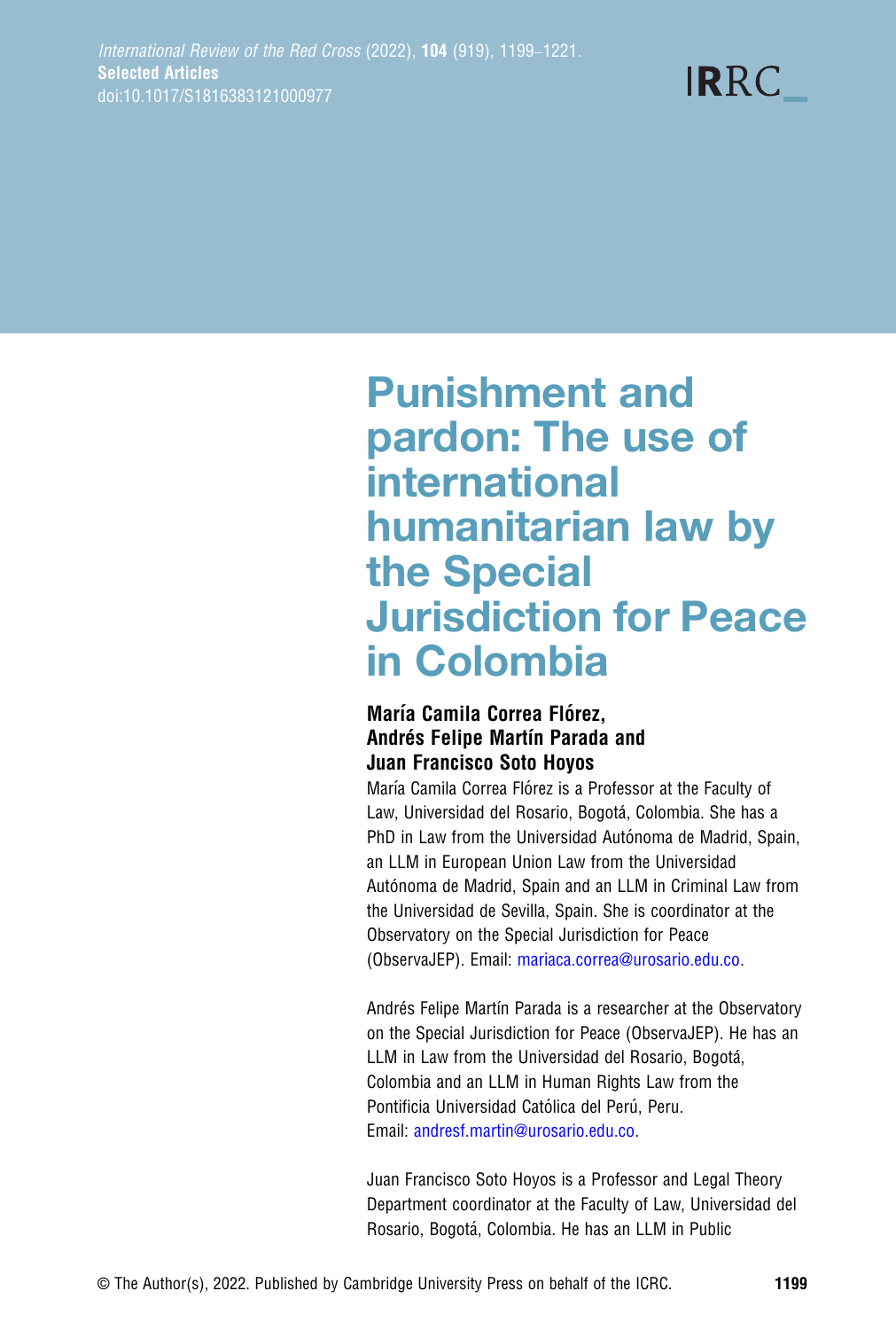International Law from Universiteit Leiden, the Netherlands. He is a researcher at the Observatory on the Special Jurisdiction for Peace (ObservaJEP). Email: [juan.sotoh@urosario.edu.co](mailto:juan.sotoh@urosario.edu.co).

#### **Abstract**

Transitional justice systems generally aim to achieve two goals. One is to bring the perpetrators of past atrocities to justice to ensure that they do not go unpunished, which involves the State fulfilling its duty to investigate, prosecute and punish serious human rights violations and breaches of international humanitarian law (IHL). The other is to bring about reconciliation to heal a divided society and achieve peace and stability. This normally requires the adoption of measures of clemency, such as granting amnesty, so that those who took part in the country's violent past can return to civilian life. The use of IHL is relevant in attaining both these goals because its complex nature means that it provides the legal basis for their implementation. However, this very complexity can mean that there are contradictions or complementarities between its characteristics. This article looks at the case of the Special Jurisdiction for Peace (JEP) in Colombia, showing how this transitional jurisdiction has used IHL as a legal basis both for investigating, prosecuting and punishing serious violations committed during the Colombian armed conflict and for granting amnesty to those who took part in the hostilities. These different uses by the JEP demonstrate that IHL is a flexible tool that can facilitate the process of delivering both justice and peace after a conflict has ended.

Keywords: international humanitarian law, transitional justice, Colombia, Special Jurisdiction for Peace, justice, peace.

**Editoria** 

## Introduction

Transitional justice refers to the range of processes and mechanisms established by a society to come to terms with a violent past, with the aim of prosecuting human rights violations and breaches of international humanitarian law (IHL), guaranteeing victims' rights and achieving peace and reconciliation.<sup>1</sup> However, in the implementation of transitional justice processes, tensions tend to arise between these objectives, especially between those concerned with pursuing justice and those concerned with achieving peace and reconciliation. This is because prosecuting those who took part in hostilities hinders their reintegration into society, but the failure to bring perpetrators to justice can undermine efforts to achieve a meaningful peace.<sup>2</sup> Serving justice and guaranteeing victims' rights

<sup>1</sup> The Rule of Law and Transitional Justice in Conflict and Post-Conflict Societies: Report of the Secretary-General, UN Doc. S/2004/616, 3 August 2004, p. 4.

<sup>2</sup> On the subject of the tension between peace and justice and the debate on the issue, see, in particular, Kai Ambos, Judith Large and Marieke Wierda (eds), Building a Future on Peace and Justice: Studies on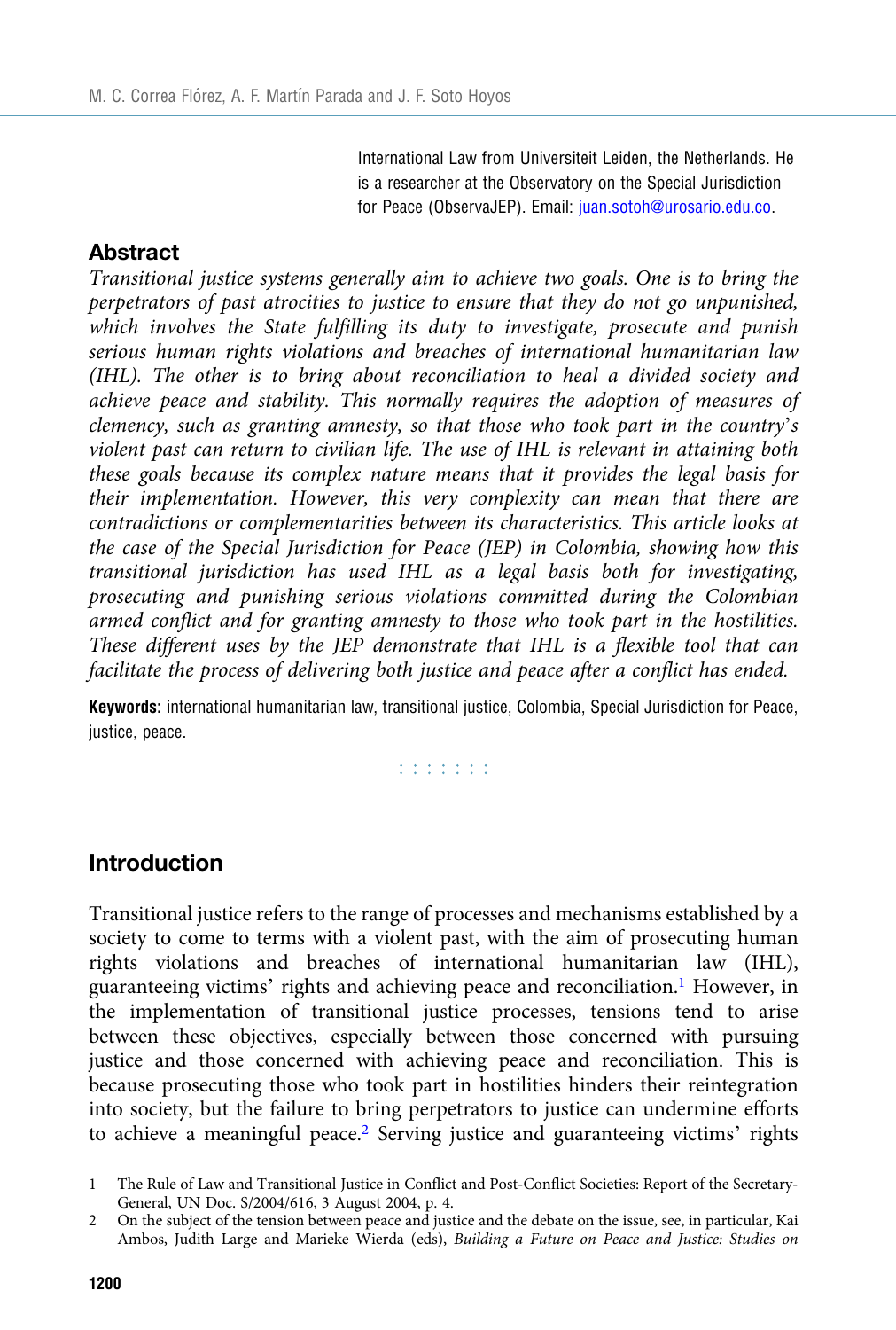IRRC\_

generally requires mechanisms that prevent impunity and ensure that those who committed serious human rights violations or grave breaches of IHL are investigated, prosecuted and punished.<sup>3</sup> On the other hand, the goal of achieving peace and reconciliation commonly requires measures with a degree of flexibility in the application of the rule of law and the logic of ordinary justice, calling for a shift in perspective, in some cases, in the administration of criminal justice.<sup>4</sup> Consequently, societies in transition sometimes choose to adopt measures of clemency, such as granting amnesty. In such cases, the impunity of those who took part in the hostilities is considered a necessary sacrifice to facilitate their reintegration into society and avoid a cycle of vengeance that would perpetuate the conflict.<sup>5</sup>

The mechanisms and processes that societies in transition develop and deploy for the implementation of such measures must be consistent with domestic legislation and the different international standards and obligations that are largely enshrined in three bodies of law: international human rights law, international criminal law (ICL) and IHL.<sup>6</sup> Societies attempting to overcome a non-international armed conflict (NIAC), in particular, need to ensure that transitional justice mechanisms comply with applicable IHL provisions and also fit in with these other legal regimes.<sup>7</sup> The legal context of transitional justice is therefore complex because it is necessary to fit together the different legal regimes used to pursue aims that may be complementary or contradictory, such as punishing and pardoning crimes.<sup>8</sup> When it comes to using IHL, these

Transitional Justice, Peace and Development – The Nuremberg Declaration on Peace and Justice, Springer, Berlin/Heidelberg, 2009; William Schabas, Unimaginable Atrocities: Justice, Politics, and Rights at the War Crimes Tribunals, Oxford University Press, Oxford, 2012; Karen Engle, Zinaida Miller and D. M. Davis (eds), "Anti-Impunity and the Human Rights Agenda", in Anti-Impunity and the Human Rights Agenda, Cambridge University Press, Cambridge, 2016, pp. i–ii; and Mikkel Jarle Christensen, "The Borderlands between Punitive and Non-punitive Transitional Justice: Distinct Elites and Diverging Patterns of Import/export", International Journal of Transitional Justice, Vol. 14, No. 3, 2020.

- 3 Although the concept of "grave breaches of IHL" is specific to international armed conflicts, Article 5 of Legislative Act 01 of 2017, which creates the Comprehensive System for Truth, Justice, Reparation and Non-Repetition (SIVJRNR), determines that one of the purposes of the system is to administer justice in cases involving crimes that qualify as grave breaches of IHL. This term is therefore used throughout the article. On mechanisms for preventing impunity, see the Joinet Principles, available at: [http://www.](http://www.derechos.org/nizkor/impu/joinet2.html) [derechos.org/nizkor/impu/joinet2.html](http://www.derechos.org/nizkor/impu/joinet2.html) (all internet references were accessed in January 2022). See also United Nations (UN) General Assembly Resolution 60/147, Basic Principles and Guidelines on the Right to a Remedy and Reparation for Victims of Gross Violations of International Human Rights Law and Serious Violations of International Humanitarian Law, UN Doc. A/RES/60/147, 16 December 2005.
- 4 Tatiana Rincón and Jesús Rodríguez, "Estudio introductorio", in Tatiana Rincón and Jesús Rodríguez (eds), La justicia y las atrocidades del pasado: Teoría y análisis de la justicia transicional, Universidad Autónoma Metropolitana, Mexico City, 2012, pp. 5–58.
- 5 Louise Mallinder, "Can Amnesties and International Justice be Reconciled?", International Journal of Transitional Justice, Vol. 1, No. 2, 2007, p. 218.
- 6 Christine Bell, "Transitional Justice, Interdisciplinarity and the State of the 'Field' or 'Non-Field'", International Journal of Transitional Justice, Vol. 3, No. 1, 2009, p. 19.

<sup>7</sup> Ibid.

<sup>8</sup> Juan Francisco Soto, "Legal Argumentation in Transitional Justice Adjudication: A Land of New Arguments, a Land of New Law", in Camila de Gamboa Tapias and Bert van Roermund (eds), Just Memories: Remembrance and Restoration in the Aftermath of Political Violence, Intersentia, Cambridge, 2020.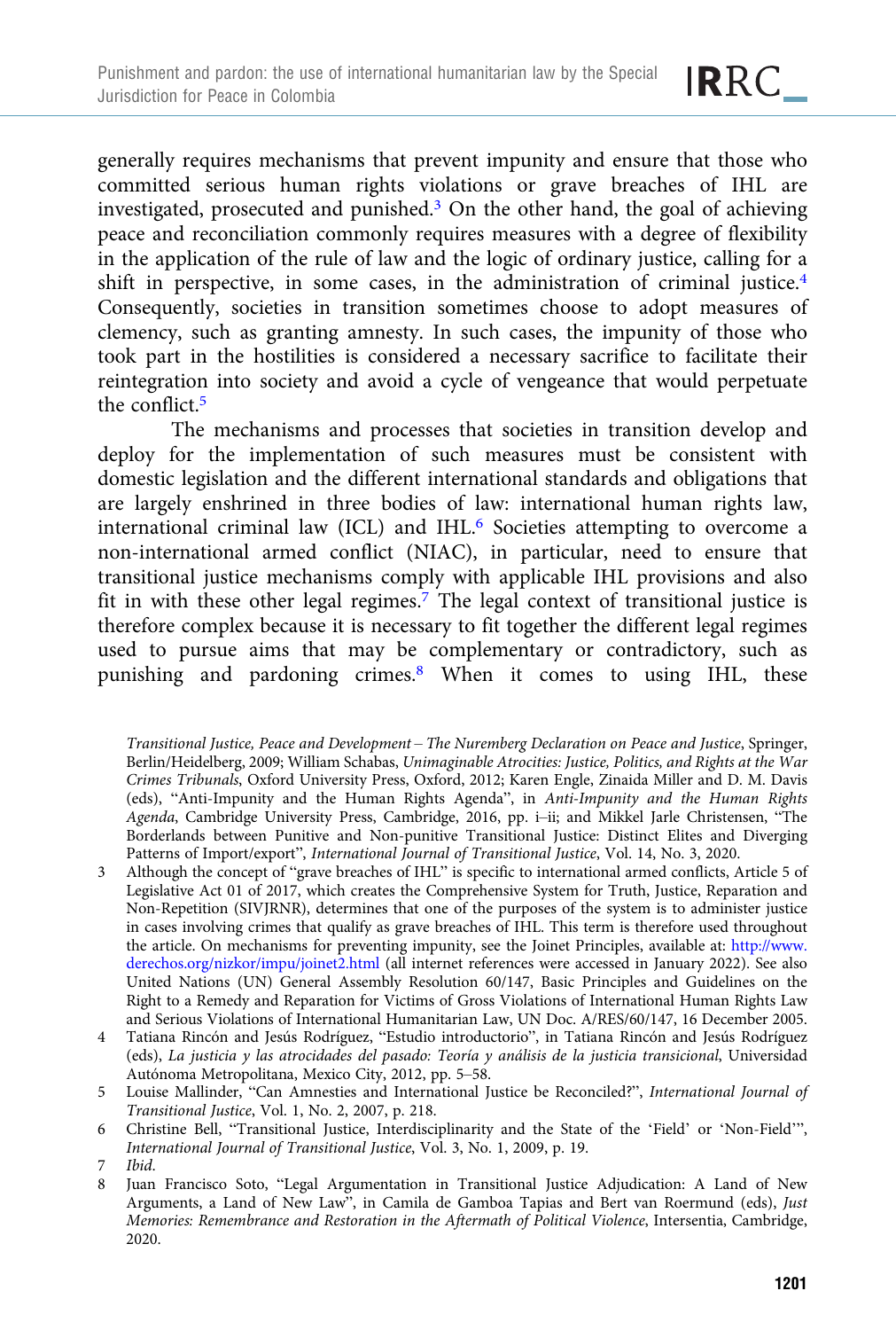contradictions and complementarities will depend on the way the nature of this body of law and its rules are interpreted and how these rules are associated with the transition's goals of delivering justice and peace.<sup>9</sup>

The Colombian experience reflects the different uses of IHL in a society in transition. On 1 December 2016, following arduous negotiations in Havana (Cuba) to end an internal armed conflict spanning more than fifty years, the Colombian Government and the then guerrilla group, the Revolutionary Armed Forces of Colombia – People's Army (FARC-EP) signed the Final Agreement to End the Armed Conflict and Build a Stable and Lasting Peace. Among other things, this agreement led to the creation of a range of transitional justice mechanisms, including the Special Jurisdiction for Peace (JEP), which has two central aims based on a restorative justice approach: (i) to guarantee the right of victims to the truth, justice, reparation and non-repetition by investigating, prosecuting and punishing crimes committed in the course of the armed conflict; and (ii) to provide legal certainty for those who participated in the hostilities and, where appropriate, grant the broadest possible amnesty and facilitate reconciliation processes. To achieve these aims, the JEP can use different legal sources, including IHL. This leads to the question of what use the JEP has made of IHL and how the different uses relate to the achievement of its goals?

This article shows that the complex nature of IHL and its relation to transitional justice means that the JEP has been able to use IHL as a source of law in imposing punishments and as a basis for granting amnesty in its efforts to bring perpetrators to justice and facilitate the achievement of peace and reconciliation. The article will be developed through three sections. First, it dissects the relationship between transitional justice and the nature of IHL and explains how this body of law relates to the goals of doing justice and making the transition to peace. Second, it describes how the JEP's legal framework establishes IHL as the direct source for the jurisdiction and how its goals of justice and peace are reflected in a design that takes into account the need to use IHL in different ways. Third, it discusses some of the challenges the JEP has faced in applying IHL as the basis for both imposing punishment and pardoning perpetrators by granting a conditional amnesty, highlighting the complex nature of IHL and its relation to transitional justice.

## Transitional justice and the nature of IHL: Using IHL to punish and pardon

Transitional justice systems generally include measures for granting conditional amnesties and applying alternative forms of justice. They must ensure, in accordance with international requirements, the fulfilment of the State's duty to

<sup>9</sup> Emily Camins, "Needs or Rights? Exploring the Limitations of Individual Reparations for Violations of International Humanitarian Law", International Journal of Transitional Justice, Vol. 10, No. 1, 2016, p. 135.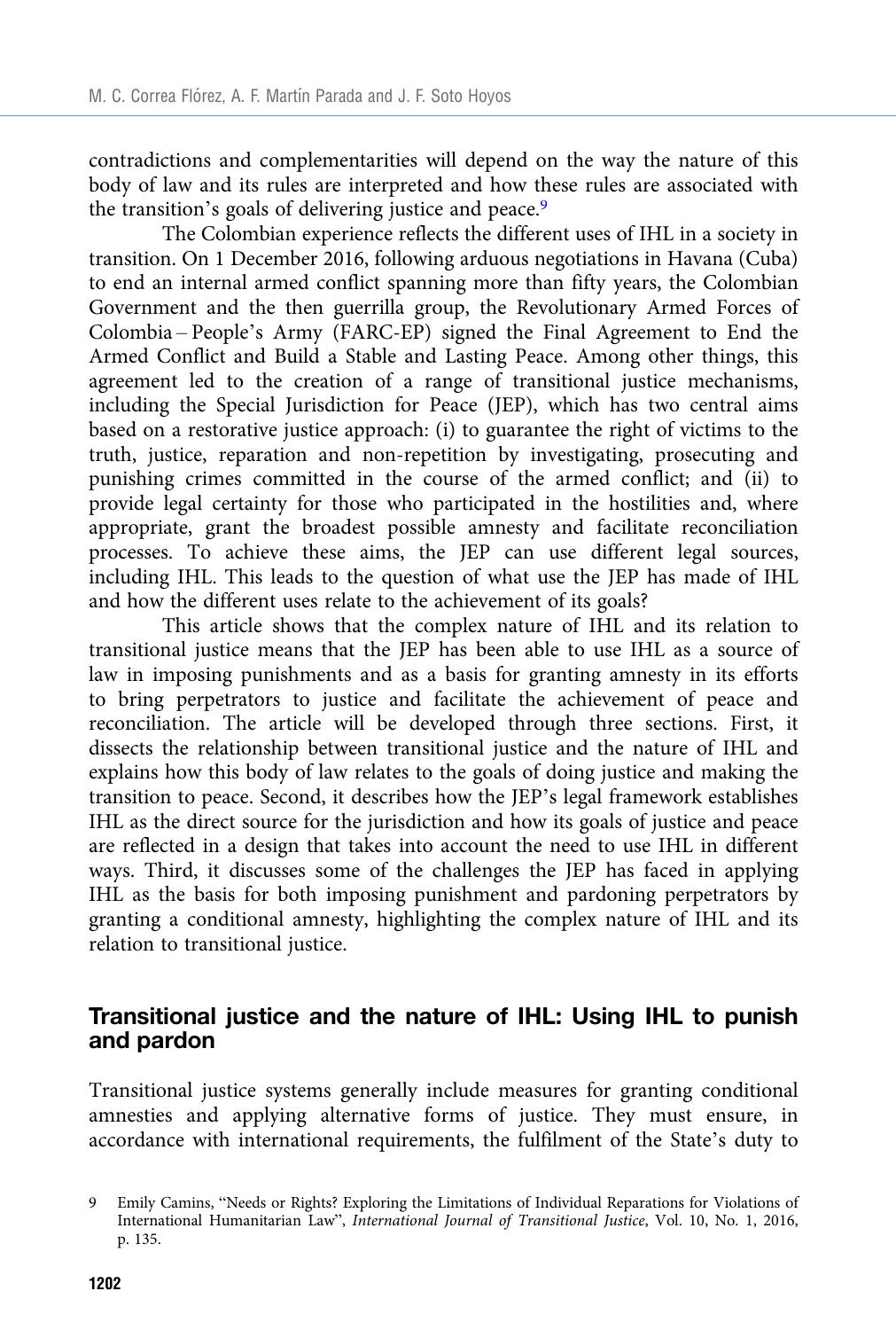guarantee victims' rights by investigating, prosecuting and punishing serious human rights violations and grave breaches of IHL. How these goals are pursued will largely depend on how the nature of IHL and the scope of its rules and principles are interpreted. As will be shown in this section, the complex nature of IHL means that it serves as a source of law for two transitional justice goals which may oppose or complement each other – it can be used as a legal basis for punishing crimes and also allows for perpetrators to be pardoned through amnesties.

#### Debate on the nature of IHL as a restrictive or permissive regime

Determining the nature of IHL is a challenging task because its historical development and use have given it a hybrid or ambiguous character. As indicated by Anne Quintin, there is an ongoing debate about whether IHL is a permissive legal regime, or at least one that authorizes certain conducts during war, or whether it is an exclusively restrictive regime, composed of prescriptions and prohibitions that seek to prohibit or limit means and methods of warfare.10 This dichotomy, or dual nature, is due to the way IHL has developed historically as a legal regime and as a term. The consideration of IHL as jus in bello, or the law that governs the way in which warfare is conducted, is the result of different political and historical developments in which two principles have played a crucial role: the principle of military necessity and the principle of humanity.11 According to the principle of military necessity, the parties to a conflict are justified in using whatever means are necessary, provided they are lawful, to achieve their military objectives, while the principle of humanity prohibits the employment of means or methods of warfare that are not necessary for the purpose of the war.12 The principle of military necessity therefore adds a permissive element to IHL, while the principle of humanity makes it a primarily restrictive legal regime.

For some authors, the incorporation of these two defining principles is the result of two historical currents that have contributed to the making of IHL: the law of The Hague and the law of Geneva.<sup>13</sup> There is a common understanding, although not entirely unchallenged, that the law of The Hague incorporates the permissive element of IHL, and the law of Geneva the restrictive element.14 The former developed as the law governing means and methods of warfare, while the latter

<sup>10</sup> Anne Quintin, The Nature of International Humanitarian Law: A Permissive or Restrictive Regime?, Edward Elgar Publishing, Cheltenham, 2020.

<sup>11</sup> Amanda Alexander, "A Short History of International Humanitarian Law", European Journal of International Law, Vol. 26, No. 1, 2015, p. 114.

<sup>12</sup> Ibid.

<sup>13</sup> On the evolution of these different currents, see Frits Kalshoven and Liesbeth Zegveld, Constraints on the Waging of War: An Introduction to International Humanitarian Law, Cambridge University Press, Cambridge, 2011.

<sup>14</sup> A. Quintin, above note 10, p. 31. However, the author points out that this take is not entirely accurate because the overall aim of the law of The Hague was also to limit the effects of war, which means that, to some extent, it too entails a restrictive rather than a permissive vision of IHL.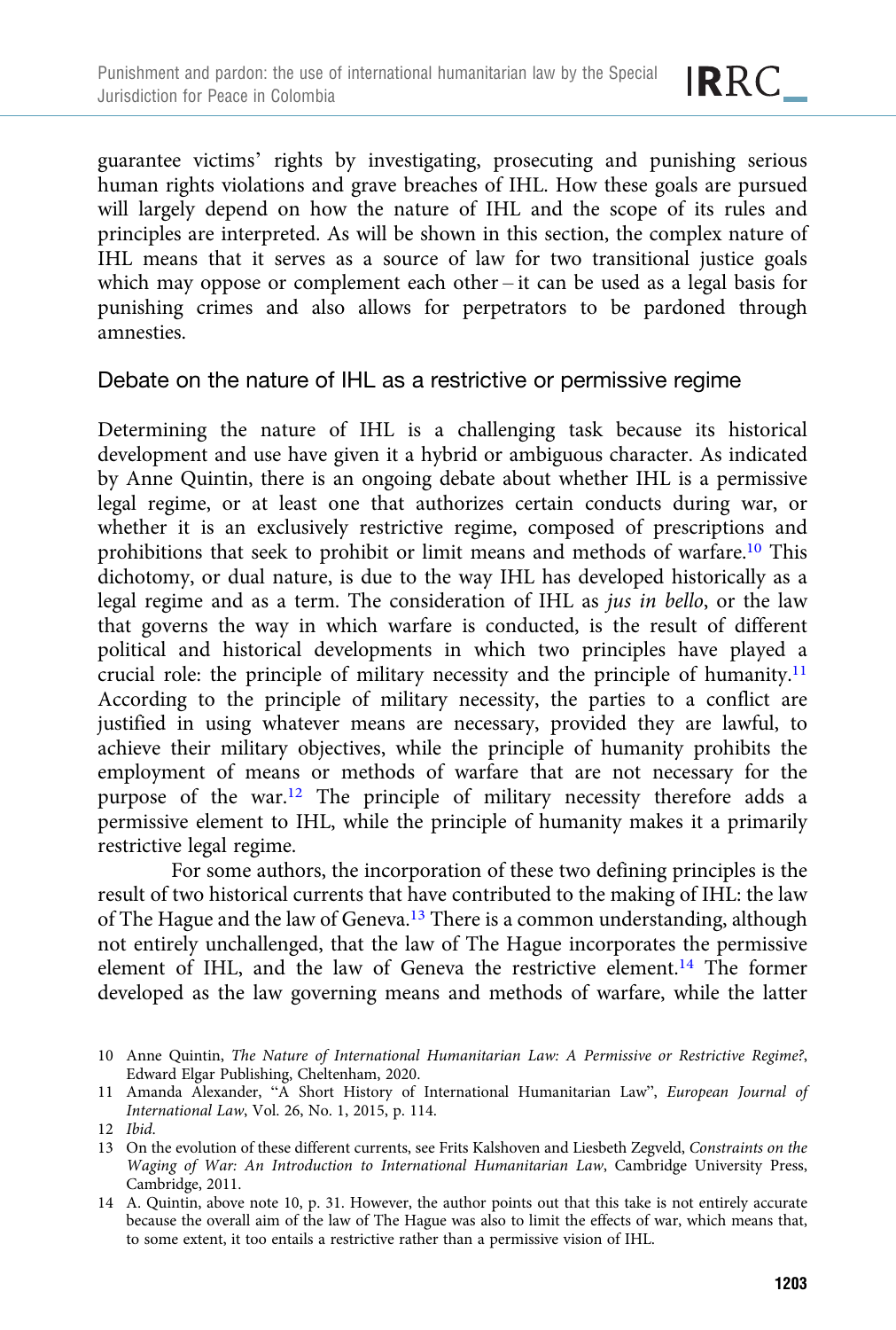evolved as the law governing humanitarian aspects of warfare.15 The tension between them was eased by the so-called New York current which, through the influence of the United Nations (UN), led to the development of the notion of the duty to punish war crimes, the incorporation of human rights standards into IHL and the adoption of restrictive measures on the use of atomic bombs.16 The influence of these developments tipped the balance towards a humanitarian approach, particularly after the adoption of Protocols I and II additional to the Geneva Conventions, which definitively cemented IHL as a term and as a concept.17 From the late 1970s, the shift towards this approach and the relabelling of the law of war or law of armed conflict as IHL contributed to shaping a more humanitarian vision of the nature of IHL under which, at least officially and narratively, its restrictive character prevails.18

However, this development of IHL as a primarily restrictive legal regime in which the humanitarian approach takes precedence does not mean that the permissive elements, or the principle of military necessity, have disappeared from the substance of this field of law. On the contrary, this principle has come to be considered as a tool for interpreting or creating the rules that make up IHL.<sup>19</sup> Moreover, in the use and implementation of IHL, a tension persists between the restrictive and permissive vision, or between the principle of military necessity and the principle of humanity, when it comes to assessing or analysing issues such as the distinction between civilians and combatants and those directly participating in hostilities or the legal protection that those affected by armed conflict are entitled to.<sup>20</sup> This tension is explicit in the vague and ambiguous wording used in some IHL instruments, for example, the Additional Protocols, to avoid tipping the balance too far one way or the other. $21$ 

This characteristic has led some authors to consider that IHL is in constant production because the scope of its rules is contested on a case-by-case basis, with the result that their meaning is not definitively set.<sup>22</sup> In other words, IHL is constantly oscillating to maintain a balance – to the extent possible – between the principle of military necessity and the principle of humanity.23 Characterizing the nature of IHL therefore calls for an interpretative effort that has practical effects and leads to a recognition that, while the overall purpose of IHL is restrictive, it

- 15 A. Alexander, above note 11, p. 116.
- 16 F. Kalshoven and L. Zegveld, above note 13, p. 20.
- 17 A. Alexander, above note 11, p. 124. Protocol Additional (I) to the Geneva Conventions of 12 August 1949, and Relating to the Protection of Victims of International Armed Conflicts, 1125 UNTS 3, 8 June 1977 (entered into force 7 December 1978). Protocol Additional (II) to the Geneva Conventions of 12 August 1949, and Relating to the Protection of Victims of Non-International Armed Conflicts, 1125 UNTS 609, 8 June 1977 (entered into force 7 December 1978).

- 19 A. Quintin, above note 10, p. 27.
- 20 Helen Kinsella and Giovanni Mantilla, "Contestation Before Compliance: History, Politics, and Power in International Humanitarian Law", International Studies Quarterly, Vol. 64, No. 3, 2020, p. 655.
- 21 A. Alexander, above note 11, p. 125.
- 22 H. Kinsella and G. Mantilla, above note 20, p. 654.
- 23 Nils Melzer, International Humanitarian Law: A Comprehensive Introduction, International Committee of the Red Cross, Geneva, 2016, p. 17.

<sup>18</sup> Ibid., p. 135.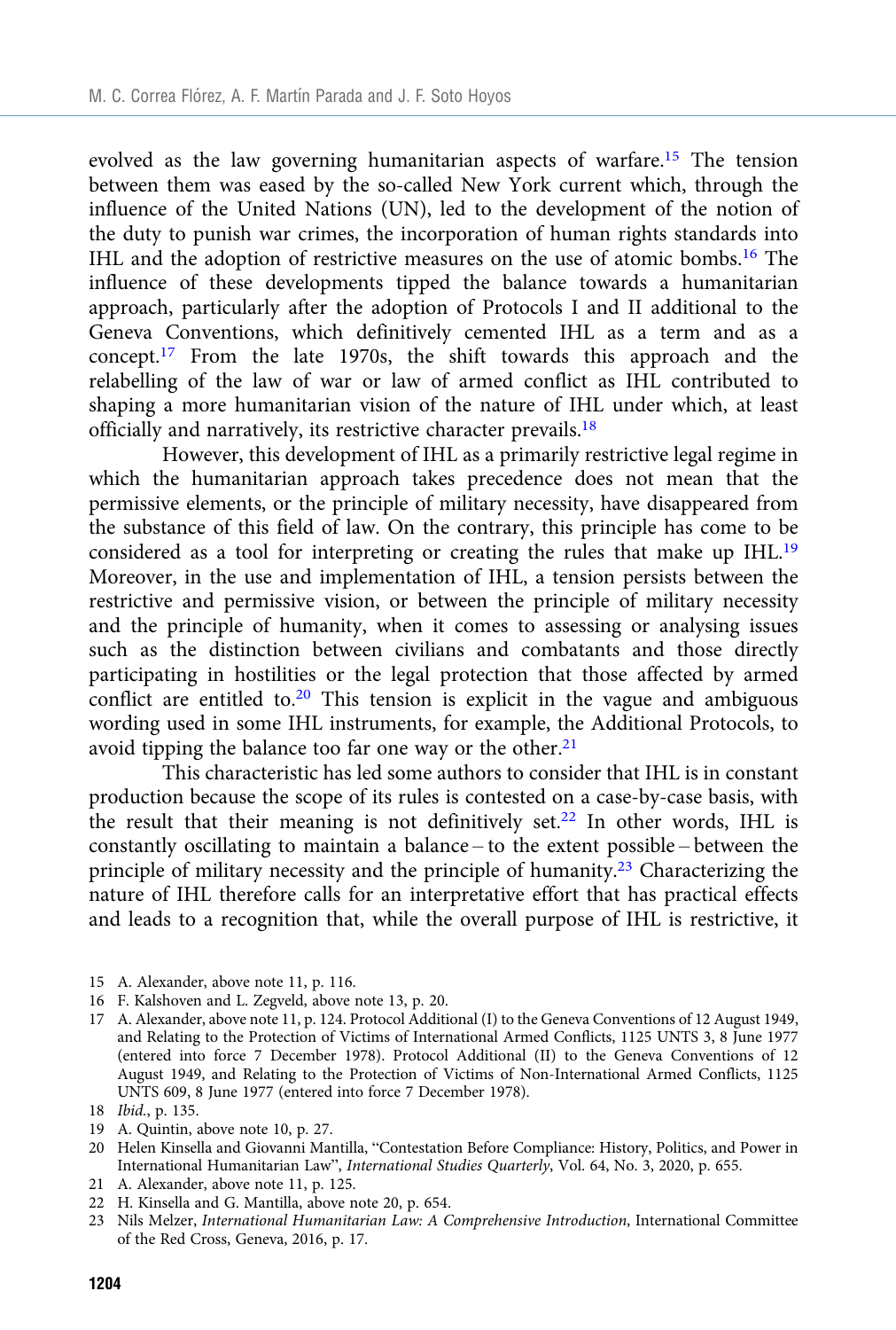

also has some permissive features.<sup>24</sup> These interpretative discussions and the idea of IHL as a body of law in constant production and contestation are relevant to the assessment of acts of violence that occur in international conflicts or NIACs. In particular, the way in which its rules are legally interpreted and the tension between its principles is addressed will have an impact on assessments conducted to determine whether actions carried out in an armed conflict should be classified as hostilities that do not constitute a breach of the rules of IHL, ordinary domestic crimes or war crimes.25

## Use of IHL in transitional justice

As IHL is regarded as a body of law that applies primarily in armed conflict, there is little in the literature about its potential use in transitional and post-conflict settings.<sup>26</sup> There are, however, studies that have found that IHL and its principles are relevant in transitional processes because they form part of the legal framework that affects the criminal prosecution of grave breaches of IHL, repatriation, the search for missing people and processes for the reintegration of former combatants and other people who took a direct part in the hostilities.<sup>27</sup> Furthermore, some studies have highlighted how IHL provides a crucial grounding for transitions to peace, offering legal resources to make different agreements that allow the opposing sides in a conflict to end hostilities and begin the post-conflict process.<sup>28</sup> Some authors have analysed how IHL can provide a legal basis for individual claims by victims of armed conflict for reparation<sup>29</sup> or for the granting of amnesty.<sup>30</sup>

The use of IHL in such matters will vary depending on the specific circumstances of each transition, the way in which domestic legislation incorporates or relates to its rules and how these rules are interpreted, taking into its complex nature resulting from the tension between the principle of military necessity and the principle of humanity.31 Two common uses of IHL in transitional justice, in particular, can be identified in relation to this tension. First, as a result of what some authors have dubbed the anti-impunity turn in international law, IHL has become one of the main sources of law for measures

- 24 A. Quintin, above note 10, p. 336.
- 25 On the triple classification of acts of violence during a NIAC, see, for example, Yoram Dinstein, Non-International Armed Conflicts in International Law, Cambridge University Press, Cambridge, 2014, pp. 11–15.
- 26 E. Camins, above note 9, p. 126.
- 27 See Wasantha Seneviratne, "Continued Relevance of International Humanitarian Law in Post-Armed Conflict Situations: A Critical Analysis with Special Reference to Sri Lanka", Sri Lanka Journal of International Law, Vol. 24, No. 33, 2012, p. 34.
- 28 Christine Bell, "Peace Agreements: Their Nature and Legal Status", American Journal of International Law, Vol. 100, No. 2, 2006, p. 381; Mark Freeman and Ivan Orozco, Negotiating Transitional Justice: Firsthand Lessons from Colombia and Beyond, Cambridge University Press, Cambridge, 2020.
- 29 E. Camins, above note 9.
- 30 W. Schabas, above note 2, pp. 177–8; Juana Inés Acosta and Ana María Idárraga, "Alcance del deber de investigar, juzgar y sancionar en transiciones de conflicto armado a una paz negociada: convergencias entre el Sistema Interamericano de Derechos Humanos y la Corte Penal Internacional", Revista Derecho del Estado, No. 45, 2019.
- 31 E. Camins, above note 9; W. Seneviratne, above note 27.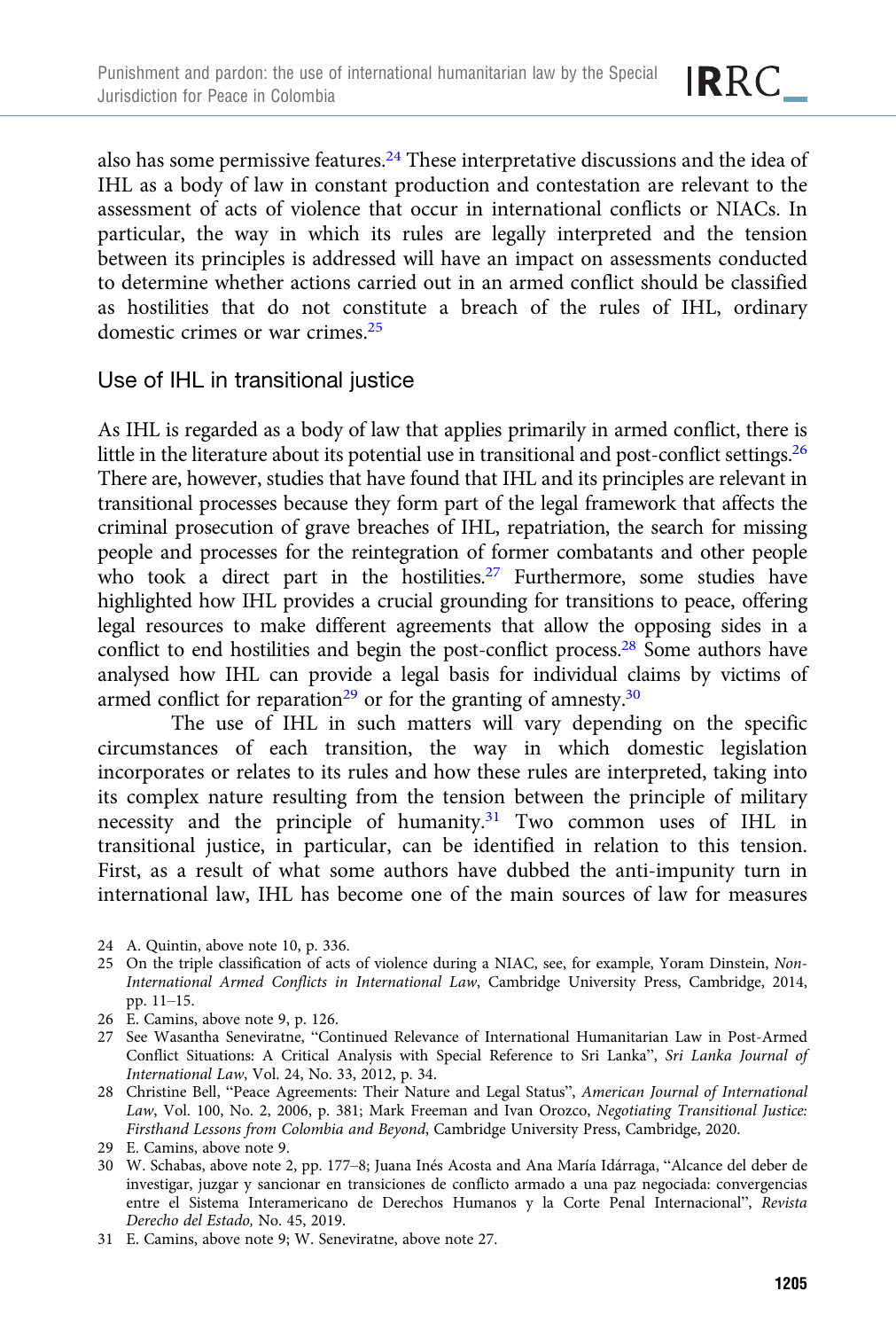to investigate, prosecute and punish acts of violence or, in some cases, for justifying the decision not to grant amnesty.<sup>32</sup> The second seemingly contradictory use of IHL has been to justify the need to establish peace agreements with the granting of amnesty as an effective way to facilitate a negotiated end to a conflict and measures for the reintegration of those who took part in the hostilities into civilian and political life.<sup>33</sup> These two uses of IHL, in which it serves as a source of law and an interpretative framework for different transitional justice mechanisms, can have opposing or complementary aims.

The opposition between IHL as a basis for granting amnesty and as a critical source of law that requires States to prosecute serious breaches of its rules has been the subject of extensive academic debate.<sup>34</sup> Comparative experience shows that different amnesties have been justified on the basis of Article 6(5) of Additional Protocol II, which provides that governments must endeavour to grant the broadest possible amnesty to people who have participated in the armed conflict and those deprived of their liberty in connection with it.<sup>35</sup> The contestation of this use is that it is not acceptable to grant blanket amnesties that cover grave breaches of IHL, including war crimes.<sup>36</sup> With regard to international standards, the UN Secretary-General has explicitly stated that societies should not grant amnesties for "genocide, war crimes, crimes against humanity or gross violations of human rights" through transitional justice mechanisms.37 On the contrary, they have a duty to investigate, prosecute and punish such acts. This same interpretation has been developed by international human rights and criminal tribunals, which have used the legal framework of human rights law and IHL to rule various amnesties unlawful on the grounds that States have a duty to guarantee the right of victims to truth, justice, reparation and non-repetition.38

In spite of this tension, there are perspectives that consider that the different uses of IHL as a basis for punishing or pardoning crimes can be complementary. The interpretation of Article 6(5) of Additional Protocol II is nuanced by the recognition that amnesties do not necessarily mean forgoing justice altogether. It is possible to grant different types of amnesty that balance the need to guarantee the rights of victims with the need to uphold other rights,

- 34 Schabas and Engle provide an insightful summary of the historical debate on the possibility of societies with a violent past granting or not granting amnesty in the light of international law. W. Schabas, above note 2; K. Engle, Z. Miller and D. M. Davis, above note 2.
- 35 This was the case in South Africa, a landmark example of transitional justice and the use of amnesty to achieve truth and reconciliation. On this subject, see L. Mallinder, above note 33, p. 227.
- 36 W. Schabas, above note 2, p. 180.
- 37 The Rule of Law and Transitional Justice in Conflict and Post-Conflict Societies: Report of the Secretary-General, UN Doc. S/2011/634, 12 October 2011, p. 18.
- 38 Sebastián Machado Ramírez, "Límites a la exoneración de responsabilidad en el derecho internacional: la selección y priorización de casos en la jurisdicción nacional", Anuario Colombiano de Derecho Internacional, Vol. 7, 2014.

<sup>32</sup> On the subject of the anti-impunity or criminal turn in international law, see Karen Engle, "A Genealogy of the Criminal Turn in Human Rights", in K. Engle Zinaida Miller and D. M. Davis (eds), Anti-Impunity and the Human Rights Agenda, Cambridge University Press, Cambridge, 2016.

<sup>33</sup> For a typology of amnesties and their political and peace-seeking functions, see Louise Mallinder, Amnesty, Human Rights and Political Transitions, Hart Publishing, Oxford, 2008.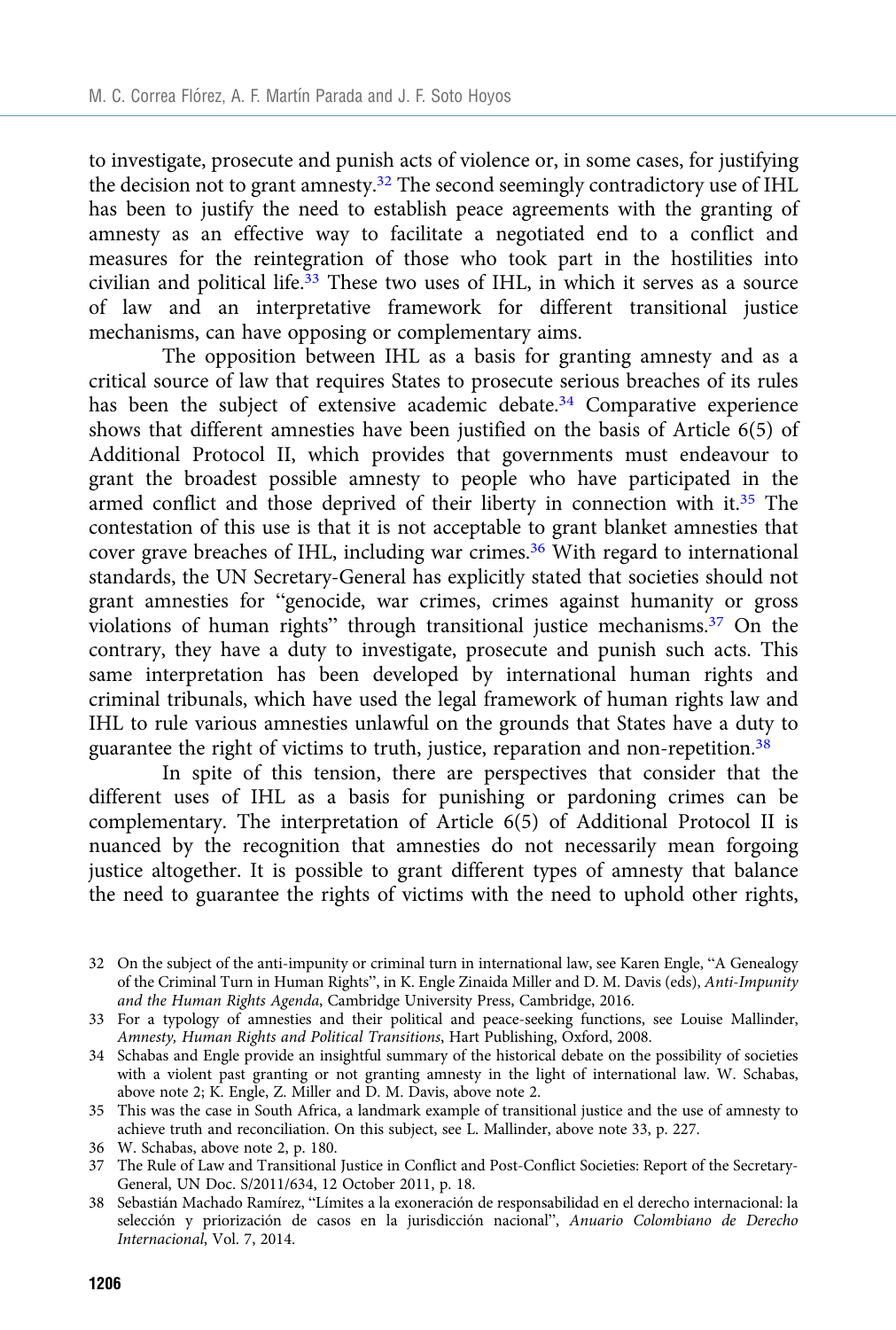such as the right to peace.<sup>39</sup> An example of this is conditional amnesties which are granted when certain requirements are met, such as contribution to the truthseeking and reconciliation process, the surrender of weapons, the non-repetition of violence, and reparation and restoration.40 The duty to ensure that grave breaches of IHL are prosecuted does not necessarily involve meting out a form of

IRRC\_

retributive justice that prevents or hinders the transition to peace.<sup>41</sup> Different mechanisms can be implemented to bring perpetrators to justice, including imposing alternative penalties and punishments, $42$  focusing prosecution efforts on those most responsible,  $43$  selecting and prioritizing cases  $44$  and employing restorative justice tools, such as dialogue, participation, apology and reparation.<sup>45</sup> It is, in fact, customary IHL that allows for the use of such tools to enable a society to overcome an armed conflict, by weighing the need for retributive justice against values and principles that might be considered more important, such as other victims' rights or the achievement of a lasting peace.<sup>46</sup>

## Use of IHL in the legal framework and functions of the JEP

The Final Agreement to End the Armed Conflict and Build a Stable and Lasting Peace between the Government of Colombia and the FARC-EP had two overarching aims that needed to be achieved to ensure a successful transition to peace.<sup>47</sup> The first was to guarantee the right of victims to truth, justice, reparation and non-repetition,<sup>48</sup> and the second was to ensure legal certainty for those involved in the conflict to facilitate their reintegration into society and the reconciliation process.<sup>49</sup> A key focus of the peace agreement was therefore

- 39 W. Schabas, above note 2, p. 198.
- 40 L. Mallinder, above note 33, p. 155.
- 41 S. Machado Ramírez, above note 38, p. 33.
- 42 L. Mallinder, above note 5, p. 221.
- 43 W. Schabas, above note 2, p. 180.
- 44 S. Machado Ramírez, above note 38, p. 33.
- 45 Kerry Clamp and Jonathan Doak, "More than Words: Restorative Justice Concepts in Transitional Justice Settings", International Criminal Law Review, Vol. 12, No. 3, 2012.
- 46 Rule 159 of customary IHL reads: "At the end of hostilities, the authorities in power must endeavour to grant the broadest possible amnesty to persons who have participated in a non-international armed conflict, or those deprived of their liberty for reasons related to the armed conflict, with the exception of persons suspected of, accused of or sentenced for war crimes." Jean-Marie Henckaerts and Louise Doswald-Beck (eds), Customary International Humanitarian Law, Vol. 1: Rules, Cambridge University Press, Cambridge, 2005, available at: <https://ihl-databases.icrc.org/customary-ihl/eng/docs/v1>.
- 47 The Final Agreement to End the Armed Conflict and Build a Stable and Lasting Peace contains six sections: (I) Comprehensive rural reform; (II) Political participation; (III) End of the conflict; (IV) Solution to the problem of illicit drugs; (V) Agreement on the victims of the conflict; and (VI) Implementation, verification and public endorsement. This article is concerned with Section V.
- 48 Colombian Office of the High Commissioner for Peace, Biblioteca del Proceso de Paz con las FARC-EP, "La Discusión del punto 5: Acuerdo sobre las Víctimas de Conflicto: 'Sistema Integral de Verdad, Justicia, Reparación y No Repetición', incluyendo la Jurisdicción Especial para la Paz y el compromiso sobre derechos humanos y de las medidas de construcción de confianza", Bogotá, 2018, p. 42.
- 49 Article 5 of Legislative Act 01 of 2017. This article establishes that the objectives are to "uphold the right of victims to justice; provide Colombian society with the truth; protect the rights of victims; contribute to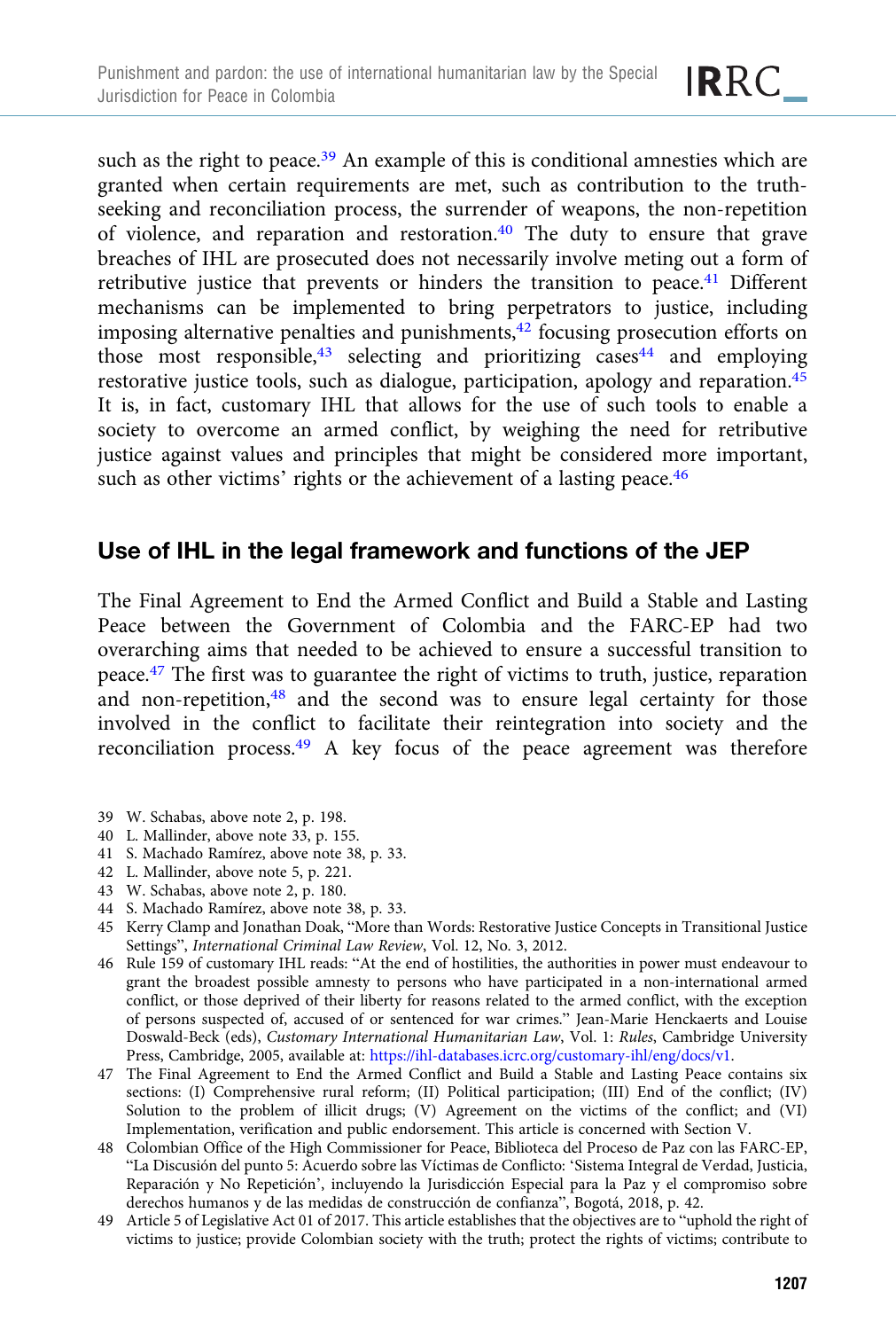victims' rights, and the Comprehensive System for Truth, Justice, Reparation and Non-Repetition (SIVJRNR) was created to address this issue.<sup>50</sup> The system is made up of three transitional justice mechanisms: the Commission for Truth, Reconciliation and Non-Repetition, the Special Missing Persons Unit, tasked with finding people who went missing as a result of the armed conflict, and the JEP, which is the component responsible for administering justice.

The principle underlying the operation of the SIVJRNR is the centrality of victims' rights. The JEP must therefore carry out its functions – which are to investigate, prosecute and punish serious human rights violations and grave breaches of IHL and grant legal benefits, such as amnesty, to perpetrators – with a view to guaranteeing the rights of victims and facilitating the reintegration of those who took part in the armed conflict. As will be seen below, in order to do this, the JEP can apply IHL as a direct source of law. The complex nature of IHL, owing to the convergence of the principles of military necessity and humanity, means that it can contribute to this dual function: IHL as a source of law for punishment and IHL as a tool for pardon. This section briefly describes the structure of the JEP, showing how this dual purpose of IHL is evident in its normative design and operation, specifically in the functions of two of its bodies: the Panel for Acknowledgement of the Truth and Responsibility and Determination of the Facts (Acknowledgement Panel) and the Panel for Amnesty and Pardon (Amnesty Panel).

#### The JEP's structure and legal basis

The JEP was established as part of Colombia's legal system, in accordance with the Peace Agreement, by Legislative Act 01 of 2017 which reformed the Constitution with the addition of transitional provisions. This Act created the JEP as a transitional justice mechanism that would operate independently to deal with acts constituting serious human rights and IHL violations committed in relation to the armed conflict in order to:

uphold the right of victims to justice; provide Colombian society with the truth; protect the rights of victims; contribute to achieving a stable and lasting peace; and adopt decisions that provide legal certainty to those who participated directly or indirectly in the internal armed conflict with regard to the acts referred to herein.<sup>51</sup>

achieving a stable and lasting peace; and adopt decisions that provide legal certainty to those who participated directly or indirectly in the internal armed conflict with regard to the acts referred to herein". 50 Acuerdo Final para la Terminación del Conflicto y la Construcción de una Paz Estable y Duradera, available

at: [https://www.jep.gov.co/Marco%20Normativo/Normativa\\_v2/01%20ACUERDOS/Texto-Nuevo-](https://www.jep.gov.co/Marco%20Normativo/Normativa_v2/01%20ACUERDOS/Texto-Nuevo-Acuerdo-Final.pdf?csf=1&e=0fpYA0)[Acuerdo-Final.pdf?csf=1&e=0fpYA0](https://www.jep.gov.co/Marco%20Normativo/Normativa_v2/01%20ACUERDOS/Texto-Nuevo-Acuerdo-Final.pdf?csf=1&e=0fpYA0). English translation available at: [https://undocs.org/en/S/2017/272.](https://undocs.org/en/S/2017/272)

<sup>51</sup> Article 5 of Legislative Act 01 of 2017. For an overview of the operation of the JEP, see, for example, María Camila Correa Flórez and Andrés Felipe Martín Parada, "La Jurisdicción Especial para la Paz: un modelo de justicia transicional en Colombia", Revista Electrónica de Derecho Internacional, Vol. 3, No. 3, 2020.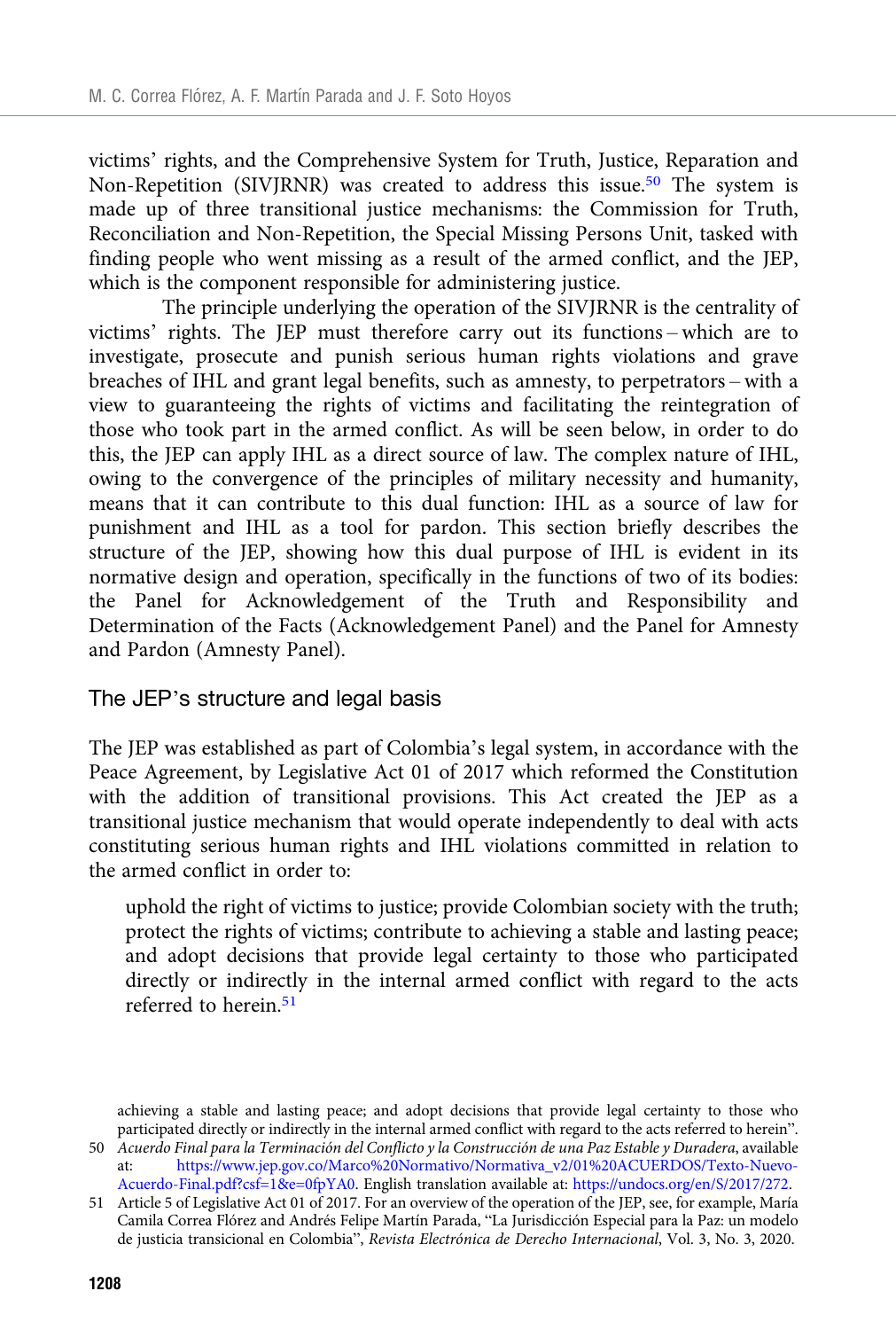

In order to implement these objectives, the JEP is structured into two levels: the Judicial Panels and the Peace Tribunal. There are three Judicial Panels: the Panel for Amnesty and Pardon, the Panel for Acknowledgement of the Truth and Responsibility and Determination of the Facts and the Panel for the Determination of Legal Situations. The Peace Tribunal is made up of the Trial Chamber for cases in which those accused have not acknowledged the truth or their responsibility, the Trial Chamber for cases in which those accused have acknowledged the truth and their responsibility, the Sentence Review Chamber and the Appeals Chamber, which is the last instance body of the JEP.52 In this article, the functions of the Acknowledgement Panel and the Amnesty Panel will be described as they are the bodies that have used IHL most since the JEP came into operation.53

In order to perform their functions, the Acknowledgement Panel and the Amnesty Panel have a legal framework that relies on different sources of law: international law, ordinary domestic law and the specific legislation concerning the creation and operation of the JEP.<sup>54</sup> Referring to the JEP as a whole, Article 5 of Legislative Act 01 of 2017 provides that:

For its rulings and judgments, the JEP shall make its own legal assessment of the acts in question under the SIVJRNR, based on the Colombian Penal Code and/ or the provisions of international human rights law (IHRL), international humanitarian law (IHL) or international criminal law (ICL), with the mandatory application of the most-favourable-law principle.

This provision is supplemented by Article 23 of the Statutory Act on the Administration of Justice by the JEP (Act 1957 of 2019), which reads as follows:

For the purposes of the SIVJRNR, the main applicable legal frameworks are international human rights law (IHRL) and international humanitarian law (IHL). For their rulings and judgments, the Peace Tribunal Chambers, the Judicial Panels and the Investigation and Prosecution Unit, shall make their own legal assessment of the acts in question under the SIVJRNR, based on the provisions of the general and special parts of the Colombian Penal Code and/or the rules of international human rights law (IHRL), international humanitarian law (IHL) or international criminal law (ICL), with the mandatory application of the most-favourable-law principle.

52 Article 7 of Legislative Act 01 of 2017.

<sup>53</sup> The JEP began operating in March 2018. The Panel for the Determination of Legal Situations is responsible for granting members of the armed forces and police special treatment with regard to criminal matters and, for the discharge of this function, can also use the sources of international law listed in Article 5 of Legislative Act 01 of 2017 and Article 23 of Act 1957 of 2019.

<sup>54</sup> The JEP has its own legal framework comprising: (I) Legislative Act 01 of 2017 which creates a section of transitional provisions in the Constitution to end the armed conflict and build a stable and lasting peace; (II) Act 1820 of 2016 which creates provisions on amnesty, pardons and special treatment with regard to criminal matters; (III) Act 1922 of 2018 which adopts rules of procedure for the JEP; (IV) Statutory Act 1957 of 2019 on the Administration of Justice by the JEP; and a battery of implementing regulations.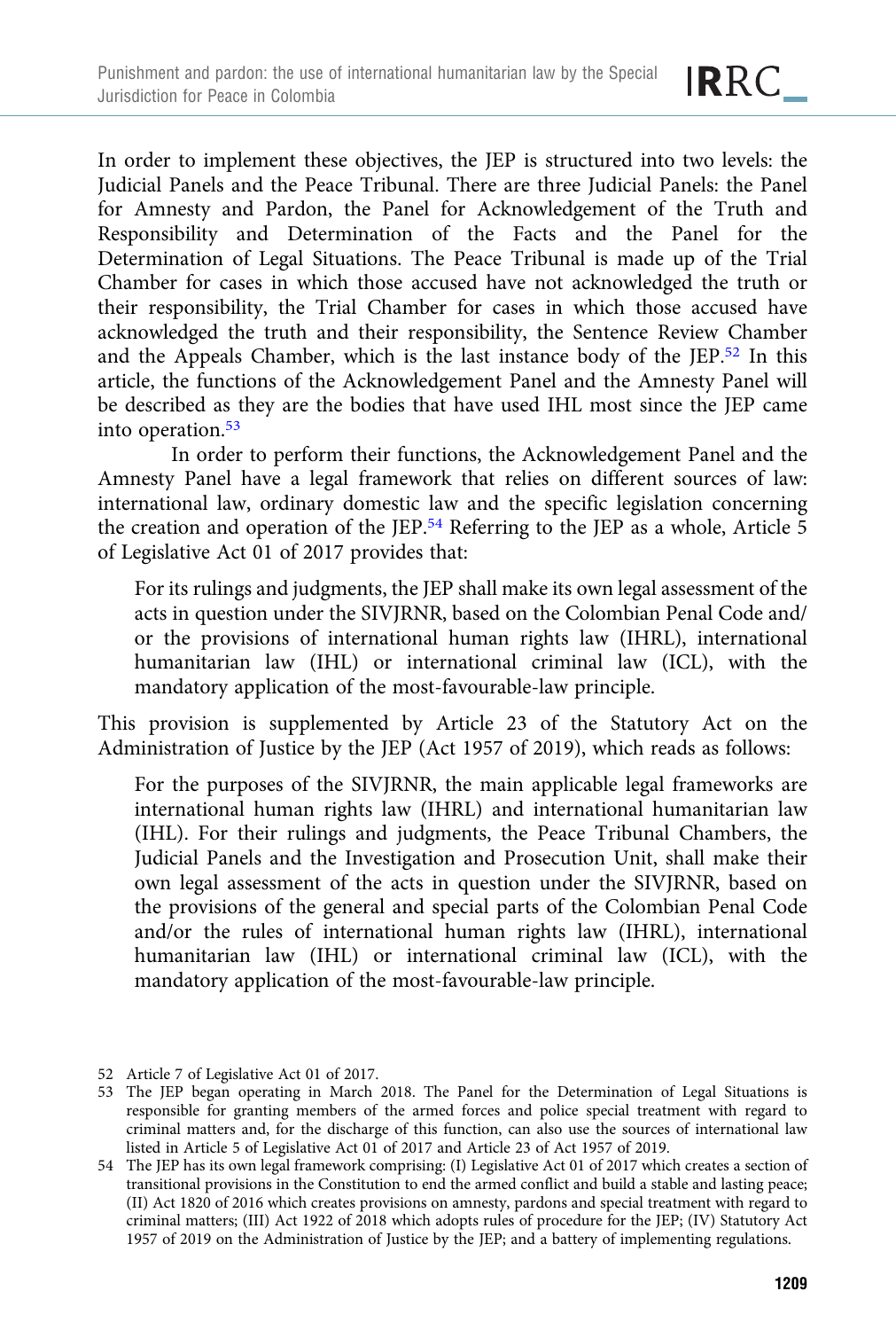The resulting characterization may differ from a previous assessment made by judicial, disciplinary or administrative authorities as international law is considered to be applicable as a legal framework.

It can therefore be concluded that the JEP can use different legal regimes directly for the assessment of crimes committed in connection with the Colombian armed conflict in the cases brought before it.<sup>55</sup> In making its assessments, the JEP can use IHL to determine, for example, if a certain act constitutes a breach of IHL or, on the contrary, does not contravene the rules of IHL because it was carried out in accordance with the principle of military necessity and complies with the principles of distinction, proportionality and precaution. Every individual case needs to be analysed in the light of each of these principles to determine whether a given act is contrary to IHL or not. As will be seen below, this poses an interpretative challenge for the JEP.

The JEP can classify a particular act as it deems fit even if an ordinary court has already heard the case and made a different assessment. The JEP's assessment is what determines whether the perpetrator is eligible for amnesty or will face punishment. The JEP's power to make such assessments itself, based on IHL, gives it the legal and constitutional capacity to classify certain acts as war crimes in the light of the Rome Statute and/or customary law. Here, IHL, as used by the JEP, can be considered a tool for imposing punishment.<sup>56</sup>

The implications are at least threefold. The first, and most evident, is the imposition of penalties by the JEP; if it can classify acts as war crimes, there must be a punishment system in place.<sup>57</sup> The second is that if perpetrators

<sup>55</sup> The JEP has three jurisdictional criteria: personal – members of the FARC-EP and the armed forces and police are required to appear before the JEP for their involvement in acts committed during the armed conflict or in direct or indirect connection with it; and subject matter and temporal – "the JEP only has preferential jurisdiction to hear cases concerning acts directly or indirectly associated with the armed conflict and … only those committed before 1 December 2016. Ordinary courts of law therefore have jurisdiction over crimes committed after this date" (M. Correa Flórez and A. Martín Parada, above note 51, p. 35). State agents and third parties can appear before the JEP voluntarily if the jurisdictional criteria are met.

<sup>56</sup> On how war crimes have been a way of incorporating or absorbing grave breaches of IHL, see, for example, Marko Öberg, "The Absorption of Grave Breaches into War Crimes Law", International Review of the Red Cross, Vol. 91, No. 873, 2009.

<sup>57</sup> The JEP can impose three types of punishment. (I) It can impose penalties, according to its own punishment system, on those who disclose the whole truth and fully acknowledge their responsibility when required before the Acknowledgement Panel. The penalties include participating in works, projects and activities with reparative and restorative purposes and a sentence of five to eight years to be served in a non-prison setting if the person played a determining role or from two to five years if they did not. These penalties, which are imposed by the Trial Chamber for cases in which there has been full disclosure of the truth and admission of responsibility, effectively restrict the rights and freedoms of the perpetrators. (II) Alternative penalties are imposed by the Trial Chamber for nonacknowledgement cases on those who only tell the truth and acknowledge their responsibility at a later stage in the process but before sentencing. They consist of a custodial prison sentence of between five and eight years if the person was a participant in the acts in question. (III) Lastly, ordinary sanctions are imposed on those who are convicted without having acknowledged their responsibility. They consist of custodial prison sentences of between fifteen and twenty years imposed by the Trial Chamber for non-acknowledgement cases. On this subject, see Observatory on the Special Jurisdiction for Peace (ObservaJEP), "Cápsula informativa. Sanciones propias y TOAR: ejes y procedimientos", 8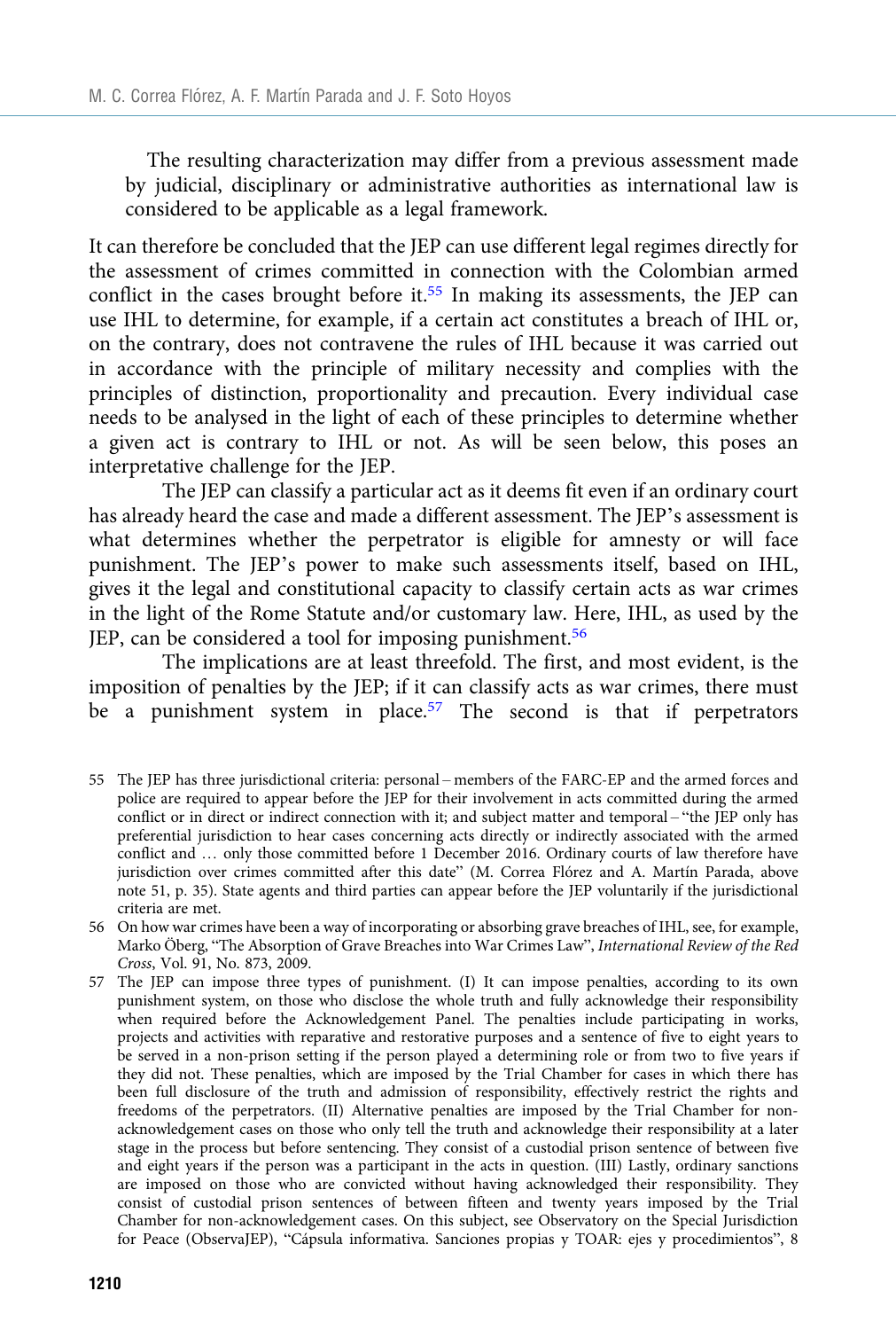

acknowledge their responsibility in the commission of such acts, they are admitting to society, themselves and their victims that they are war criminals and must apologize and make reparations to the victims. In the words of the JEP, classifying acts as war crimes helps to restore the "dignity of victims because it acknowledges that what happened was part of a predetermined plan systematically implemented against the population".<sup>58</sup> The third implication is that classifying one or more acts as war crimes means that perpetrators cannot be granted amnesty or exempted from criminal prosecution for those acts.<sup>59</sup>

## Use of IHL by the Acknowledgement Panel and the Amnesty Panel

The Acknowledgement Panel's central function is to decide which acts are related to the armed conflict and carry out a legal assessment to classify them so that it can be determined in which cases penalties should be imposed and in which cases amnesty or legal benefits can be granted. The Acknowledgement Panel is therefore the body responsible for exercising the power to establish the legal characterization of the facts, based on the sources of law the JEP can apply, in order to determine what crimes those involved in the conflict are to be charged with. The Panel first prioritizes and selects the cases to be heard and then opens what has been termed a "macro-case". This is the investigative method employed by the JEP, starting from the premise that it would be impossible to investigate all the violations committed during the armed conflict.

This macro-case approach enables the JEP to select the most serious and representative violations and investigate, prosecute and punish those responsible. A series of criteria must be met and certain steps taken to determine whether or not a macro-case should be opened. The assessment takes into account territorial, differential and gender considerations, with some cases being prioritized because they involve a specific situation in a given area or a particular issue.<sup>60</sup> If the criteria are met, a macro-case is opened and the Panel examines reports from victims' organizations and government institutions, the records of cases heard in ordinary courts and the accounts of the perpetrators and the victims.61 Based on this information, the Panel draws up the findings of fact, and

June 2020, available at: [http://observajep.com/images/capsulas/13274137075ee04e480b4100.00617661.](http://observajep.com/images/capsulas/13274137075ee04e480b4100.00617661.pdf) [pdf.](http://observajep.com/images/capsulas/13274137075ee04e480b4100.00617661.pdf)

- 58 JEP, Acknowledgement Panel, Ruling 019 of 2021, 26 January 2021, footnote 1633, p. 258.
- 59 While this article is concerned with amnesty granted to guerrilla fighters, it should not be forgotten that there is also the Sentence Review Chamber that can grant legal benefits to soldiers; the condition that benefits cannot be granted for war crimes applies here too.
- 60 JEP, "Criterios y metodología de priorización de casos y situaciones en la Sala de Reconocimiento de Verdad, de Responsabilidad y de Determinación de los Hechos y Conductas", available at: [https://www.](https://www.jep.gov.co/Documents/CriteriosYMetodologiaDePriorizacion.pdf) [jep.gov.co/Documents/CriteriosYMetodologiaDePriorizacion.pdf.](https://www.jep.gov.co/Documents/CriteriosYMetodologiaDePriorizacion.pdf)
- 61 The JEP has opened seven macro-cases (Case 001 "Hostage-taking and Other Severe Deprivation of Physical Liberty by FARC-EP Members" opened on 6 July 2018; Case 002 "Serious Human Rights Situation Affecting People in the Municipalities of Tumaco, Ricaurte and Barbacoas (Department of Nariño)" opened on 10 July 2018; Case 003 "Deaths Unlawfully Reported by State Agents as Casualties in Combat" opened on 17 July 2018; Case 004 "Humanitarian Situation in the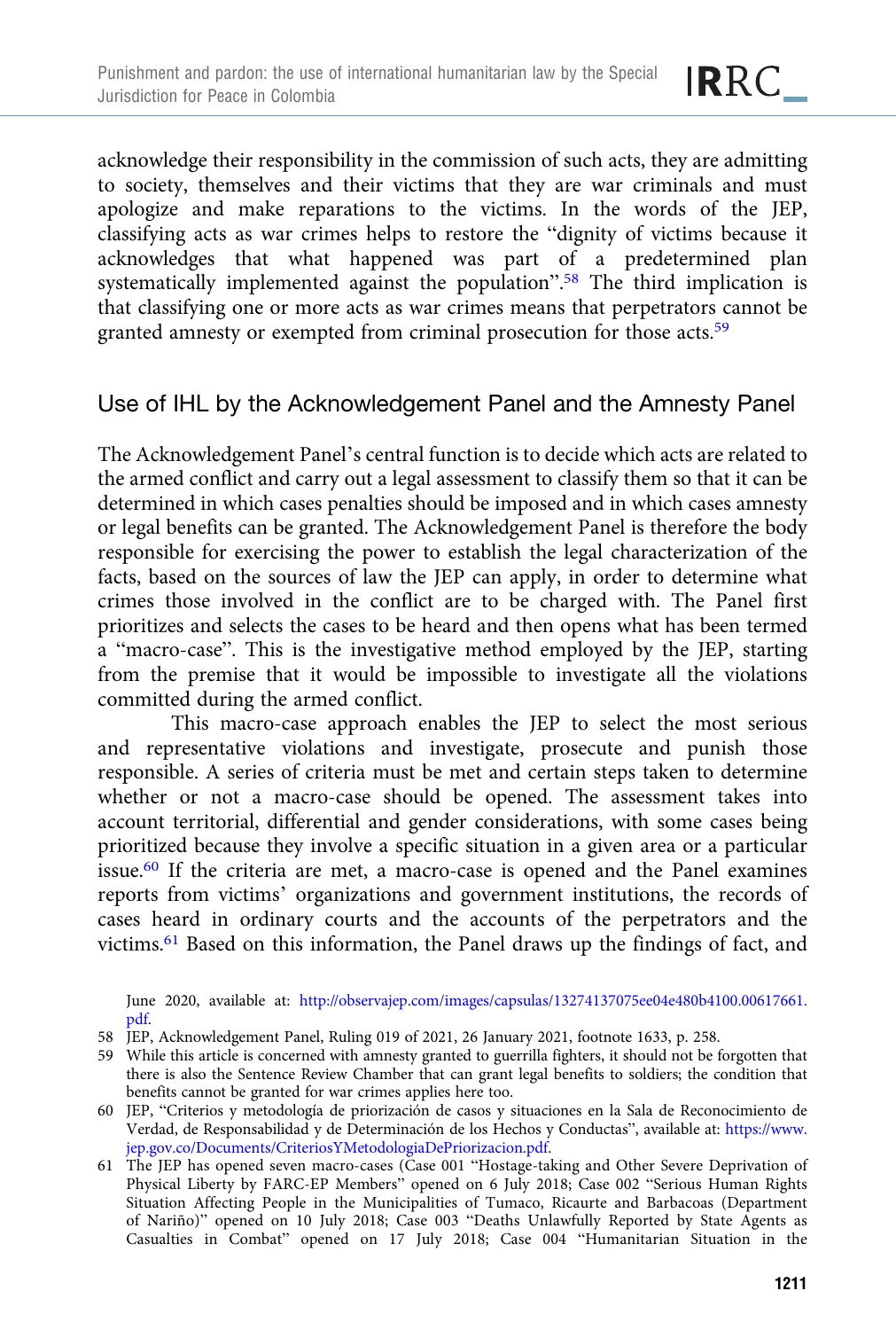those alleged to have participated in the acts in question either admit their responsibility or deny involvement. The Acknowledgement Panel then submits its conclusions of law to the Peace Tribunal.<sup>62</sup>

In both the findings of fact and the conclusions of law, the Panel can make its own assessment for the legal characterization of the facts, using IHL and other sources of law. IHL provides the legal basis for imposing penalties if the Panel classifies an act as a war crime, in which case the severity of the crime precludes the possibility of the perpetrators being eligible for amnesty or legal benefits. If, on the other hand, the Panel finds that an act is not a war crime, classifying it as an action forming part of the hostilities and not therefore a serious breach of IHL or as an action permissible in an armed conflict on the grounds of military necessary and complying with the principles of proportionality, precaution and distinction, it can refer the case to the corresponding Panel – the Amnesty Panel or the Panel for the Determination of Legal Situations – so that amnesties, pardons or legal benefits can be granted, as appropriate.<sup>63</sup>

The Amnesty Chamber is governed by Act 1820 of 2016, which develops the provisions of the Peace Agreement on this question. Its main function is to assess the granting of transitional justice benefits to former FARC-EP members, including amnesty, pardons and conditional release. In its assessment, the Amnesty Chamber must make various determinations. First, it must establish that the alleged acts are associated with the armed conflict, by making:

a value judgment on the connection between the unlawful acts the alleged perpetrator is charged with and the conduct of the armed conflict. It must be established whether the act was committed as a result of, in the course of or in direct or indirect connection with the armed conflict.<sup>64</sup>

Municipalities of Turbo, Apartadó, Carepa, Chigorodó, Mutatá and Dabeiba (Department of Antioquia) and El Carmen del Darién, Riosucio, Unguía and Acandí (Department of Chocó)" opened on 11 September 2018; Case 005 "Humanitarian Situation in the Municipalities of Santander de Quilichao, Suárez, Buenos Aires, Morales, Caloto, Corinto, Toribío and Caldono (Department of El Cauca)" opened on 8 November 2018; Case 006 "Victimization of Patriotic Union (UP) Members" opened on 4 March 2019; Case 007 "Recruitment and Use of Children in the Colombian Armed Conflict" opened on 6 March 2019.

- 63 Article 79 of Act 1957 of 2019.
- 64 JEP, Panel for Amnesty and Pardon, Ruling SAI-AOI-001-2018, 8 November 2018; JEP, Panel for Amnesty and Pardon, Ruling SAI-AOI-002-2018, 9 November 2018; JEP, Panel for Amnesty and Pardon, Ruling SAI-AOI-003-2018, 27 December 2018; JEP, Panel for Amnesty and Pardon, Ruling SAI-AOI-006-2019, 4 February 2019.

<sup>62</sup> Those who admit their responsibility are sentenced according to the SIVJRNR punishment system by the Trial Chamber for cases in which there has been full acknowledgement of the truth and responsibility, and proceedings are instituted against those who deny the allegations in the Trial Chamber for nonacknowledgement cases.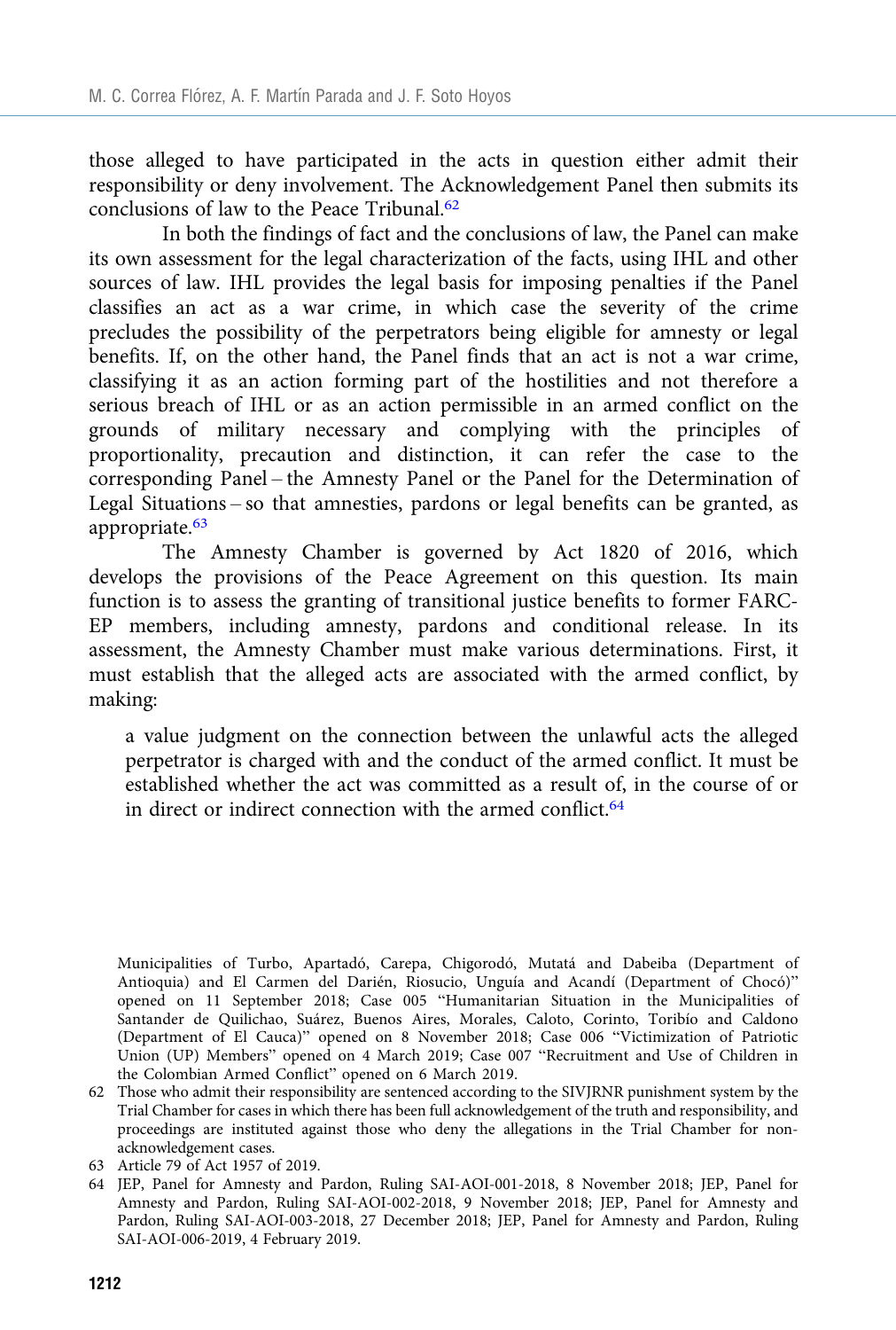Second, it must establish if the crime is political in nature,  $65$  within the meaning of Article 23 of Act 1820 of 2016.66 The third determination is whether the act is one of the crimes for which no amnesty or legal benefits of any kind are permitted under any circumstances. These crimes are listed in the above-mentioned article.67 It is at this point, when assessing whether legal benefits can be granted, that the Amnesty Panel has used IHL to establish whether or not the act in question is a war crime.

Article 23 of Act 1820 of 2016 stipulates that the Panel shall grant amnesty for political and related crimes and lists the criteria for establishing the connection. It also provides that:

In no case shall amnesties or pardons be granted for the following crimes:

a) Crimes against humanity, genocide, war crimes, hostage-taking or other severe deprivation of physical liberty, torture, extrajudicial executions, enforced disappearance, forcible rape and other forms of sexual violence, child abduction, forced displacement and the recruitment of child soldiers, in accordance with the provisions of the Rome Statute. If the terms "vicious" or "heinous" or any other such term with a similar meaning are used in the sentencing judgment, the bar on amnesties and pardons shall only apply to unlawful acts listed here as not eligible for amnesty (emphasis added).

Amnesty cannot therefore be granted for acts classified as war crimes. To determine whether an act constitutes a war crime, the Panel must use the criteria established by the Appeals Chamber which are based on IHL and its guiding principles and on ICL and which are also consistent with international jurisprudence on the matter:

- 65 The Colombian Constitutional Court defines "political crime" as "a crime motivated by a sense of justice that leads perpetrators and co-perpetrators to adopt attitudes that are unlawful under the constitutional and legal framework in order to achieve their aim", Colombian Constitutional Court, Judgment C-009 of 1995, 17 January 1995. This definition was supplemented by the affirmation in a Colombian Supreme Court judgment that a political crime is one that harms or jeopardizes "the political, constitutional or legal organization of the state", Criminal Cassation Chamber of the Colombian Supreme Court, Judgment of 5 December 2017 (25931). In view of the altruistic motivation of political crimes, those who commit them cannot be treated in the same way as those who commit other types of crimes. Paragraph 17 of Article 150 of the Colombian Constitution provides that amnesties can only be granted for the political crimes listed in Title XVII of the Penal Code (rebellion, sedition, riot, conspiracy and seduction of troops). Amnesty can also be granted for crimes related to political crimes because, as the Constitutional Court states, "[w]ithout the nexus, political crimes would have no effect within the legal system. It therefore follows that the effects reserved for political crimes should also apply to related crimes", Colombian Constitutional Court, Judgment C-577 of 2014, 6 August 2014.
- 66 This Act, which establishes provisions on amnesties, pardons and special criminal treatment, among others, forms an integral part of the JEP's legal framework and governs everything relating to the granting of amnesties and special criminal treatment for members of armed and security forces.
- 67 Article 23. Criteria for determining whether an unlawful act is related to a political crime. "The Panel for Amnesty and Pardon shall grant amnesties for political and related crimes. Crimes considered to be related to political crimes are those that meet any of the following criteria: a) crimes specifically related to the conduct of the rebellion and committed in the course of the armed conflict, such as killing in combat permitted under international humanitarian law and the capture of combatants during military operations; b) crimes directed against the government and constitutional order; and c) crimes committed to facilitate, support, finance or conceal the rebellion. The Panel for Amnesty and Pardon shall determine whether an unlawful act is related to a political crime on a case-by-case basis."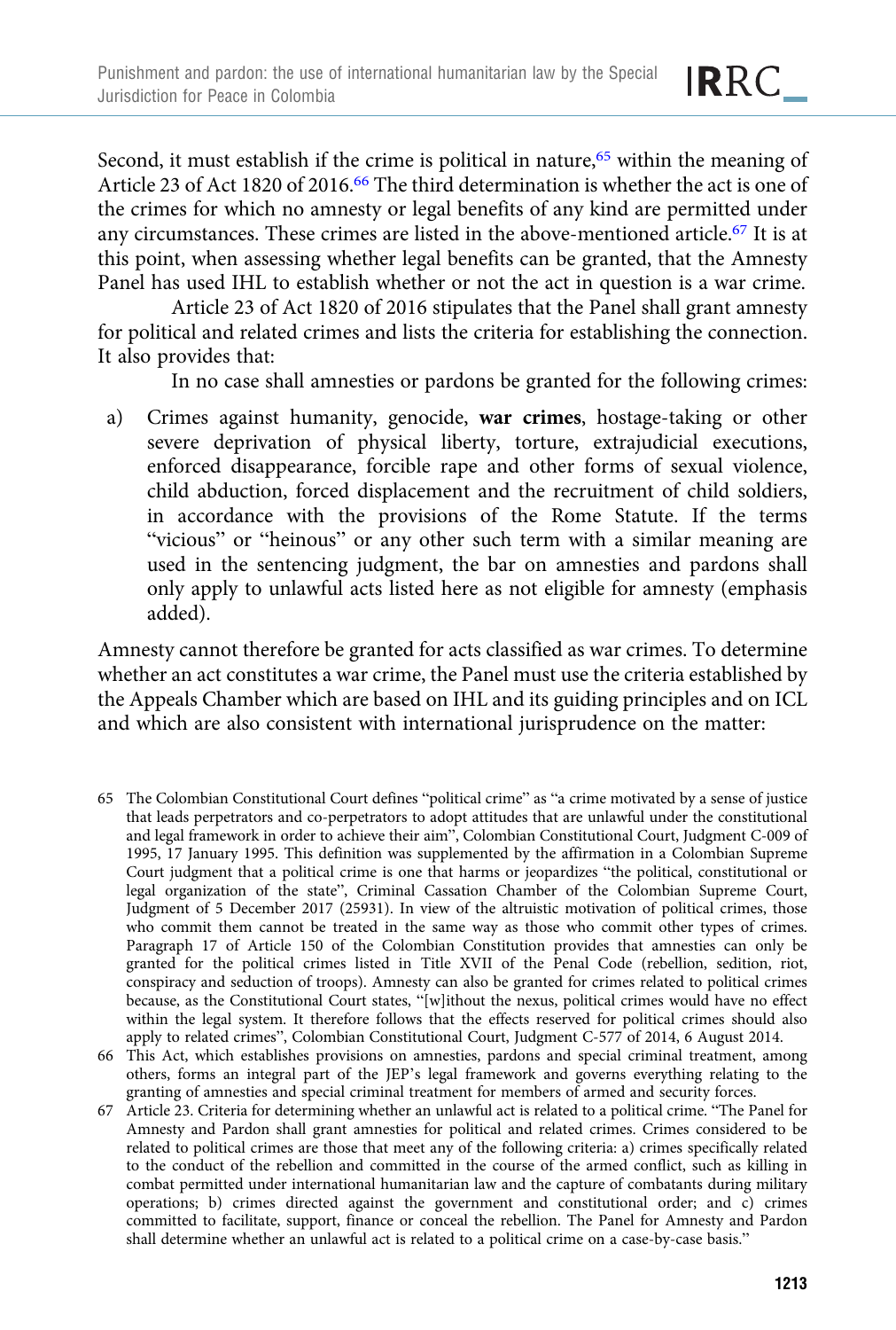- a. an act committed in the context of an international or non-international armed conflict within the meaning of Article 62(1) of the Statutory Act on the Administration of Justice by the JEP;
- b. an act that constitutes a violation of a rule of international humanitarian law applicable to the conflict;
- c. an act constituting a gross breach which exceeds the established threshold of seriousness or severity in that it affects the fundamental interests of victims – individuals, groups or society – harming or endangering their fundamental rights in a socially significant manner.<sup>68</sup>

The Amnesty Panel also uses IHL as a source of law for granting amnesty. The JEP's regulations are based on Article 6(5) of Protocol II additional to the Geneva Conventions which requires government authorities to grant the broadest possible amnesty at the end of the hostilities.<sup>69</sup> The Colombian Constitutional Court has itself recognized that the amnesty mechanism was necessary to achieve reconciliation and peace:

The Court finds that (i) although transitional justice processes implemented in different parts of the world and at different points in time have their own specific characteristics, the granting of legal benefits to those who lay down their weapons is a measure consistently used in the quest for peace through reconciliation processes; (ii) in particular, the granting of the broadest possible amnesty at the end of the hostilities is a mechanism recognized under international humanitarian law, specifically in Article 6(5) of Protocol II additional to the Geneva Conventions; (iii) in view of the situation, it is not only understandable but inevitable that, in the peace process undertaken by the Government of Colombia and the FARC-EP, this should be a central and critical issue in the achievement of a negotiated end to the internal armed conflict;<sup>70</sup>

It is clear from this legal framework and the functions of the two Panels that IHL was incorporated into the JEP as a dual-purpose tool. It serves as a basis for imposing penalties in two ways: the first is when the Acknowledgement Panel exercises its power to make its own legal characterization of the facts in the light of IHL and determine whether the act in question constitutes a war crime or not; the second is when the Amnesty Panel uses IHL and its principles and customary law to establish that a given act constitutes a war crime and is therefore not eligible for amnesty. In making such assessments, the Panels must consider the IHL principle of humanity and demonstrate that the act manifestly exceeded the limits that IHL imposes on behaviour in an armed conflict, such as the principles governing the conduct of hostilities and the rules on the protection of those who are not or are no longer taking part in the hostilities. The next section provides an overview of some examples of such assessments made by the JEP.

<sup>68</sup> JEP, Appeals Chamber, Judgment TPSA-AM-203, 27 October 2020, Case of Jaime Aguilar, p. 27.

<sup>69</sup> Article 8 of Act 1820 of 2016, "Pursuant to recognition of political crimes and in accordance with international humanitarian law, at the end of the hostilities, the Government of Colombia shall grant the broadest possible amnesty."

<sup>70</sup> Colombian Constitutional Court, Judgment C-007 of 2018, 1 March 2018.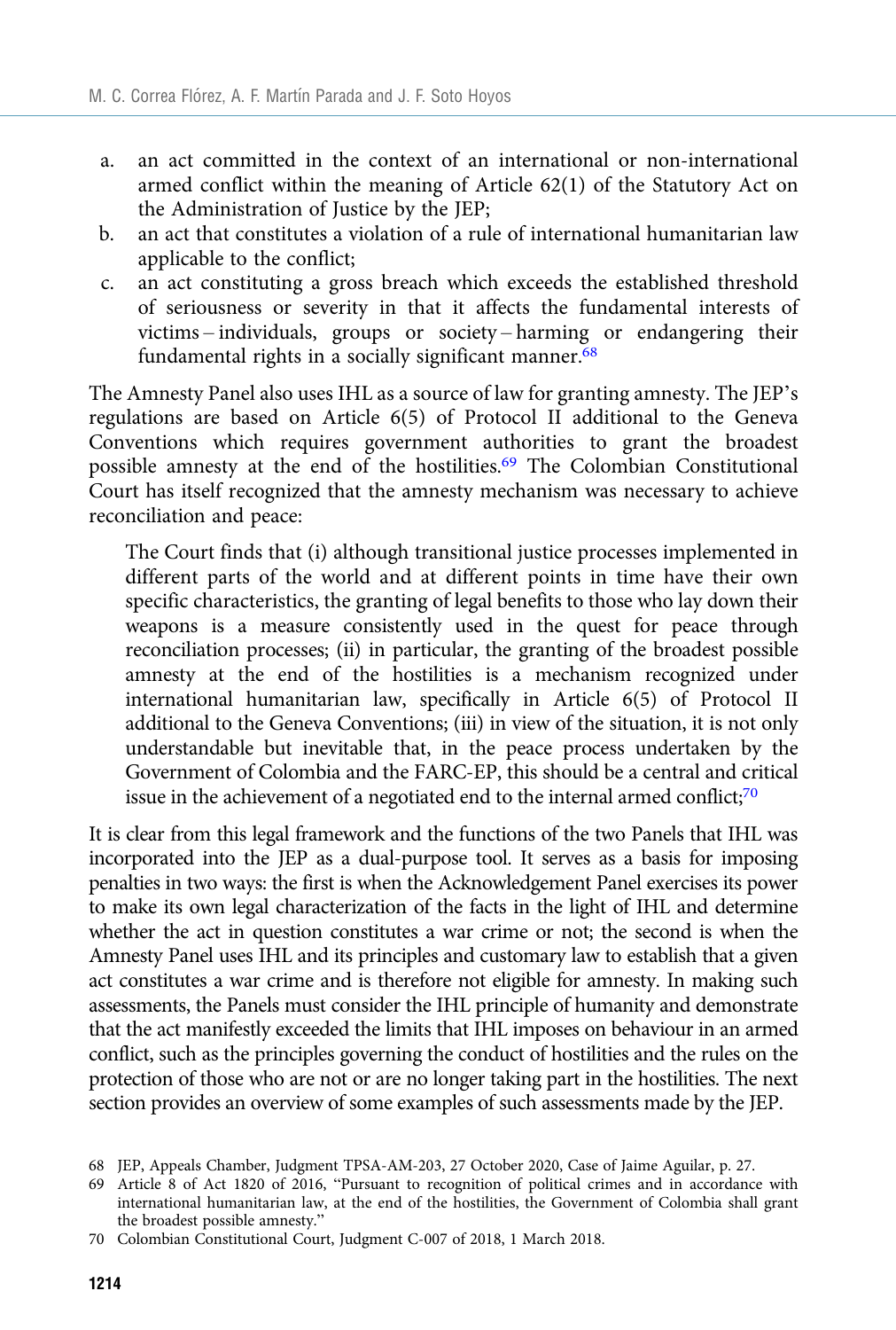

IHL is also used by these Panels as a tool for pardoning crimes. The Acknowledgement Panel uses IHL when it refers cases to the Amnesty Panel because it considers that the act in question does not constitute a grave breach of IHL or can be classified as an action that is lawful in armed conflict. When the Amnesty Panel makes assessments in cases that have not been dealt with by the Acknowledgement Panel, it applies this IHL logic to grant the broadest possible amnesty, as mentioned above. This illustrates how both the principle of humanity and the principle of military necessity play a central role in the JEP. In spite of the antagonism caused by its principles, IHL also seems to facilitate the complementarity of the functions of the two Panels which, through the complex nature of this body of law, can use its provisions to fulfil their objectives.

## Some examples of the challenges faced by the JEP in its use of IHL

The work of the Acknowledgement and Amnesty Panels has thrown up a number of challenges for the JEP associated with the complex nature of IHL. This section describes cases that highlight three challenges the JEP has faced when applying IHL to determine whether the acts in the case it is dealing with are eligible for legal benefits, such as amnesty, or whether their severity precludes this option. The first challenge arose in determining whether members of the National Police are protected persons under IHL. This is a complicated issue because of the specific characteristics of the armed conflict and the structure of the police service in Colombia. The second challenge was posed in the assessment of one of the main crimes committed by FARC-EP members: kidnapping. Examining this crime in the light of IHL was a matter of crucial importance because kidnapping was a practice carried out on a massive scale and the conclusions would affect the eligibility of FARC-EP fighters, particularly high-ranking members, for legal benefits. The third challenge was related to the assessment of an attack on the Military Academy in Bogotá involving a car bomb, which was originally classified as an act of terrorism under domestic law. The challenge in this case was to determine whether the crime was eligible for amnesty in the light of IHL principles, despite having previously been classified as an act of terrorism.

## Use of IHL to determine whether members of the National Police are protected persons

In Ruling AOI-006 of 2019, the Amnesty Panel assessed various crimes that Jaime Aguilar had been charged with. One of them was a FARC-EP attack on a local police unit (CAI)<sup>71</sup> in the city of Villavicencio in Meta. Explosives and firearms were used

<sup>71</sup> Comandos de Atención Inmediata (CAI) in Colombia are police units with a relatively small jurisdiction, strategically located in peripheral urban areas of the municipalities, localities, communes and districts of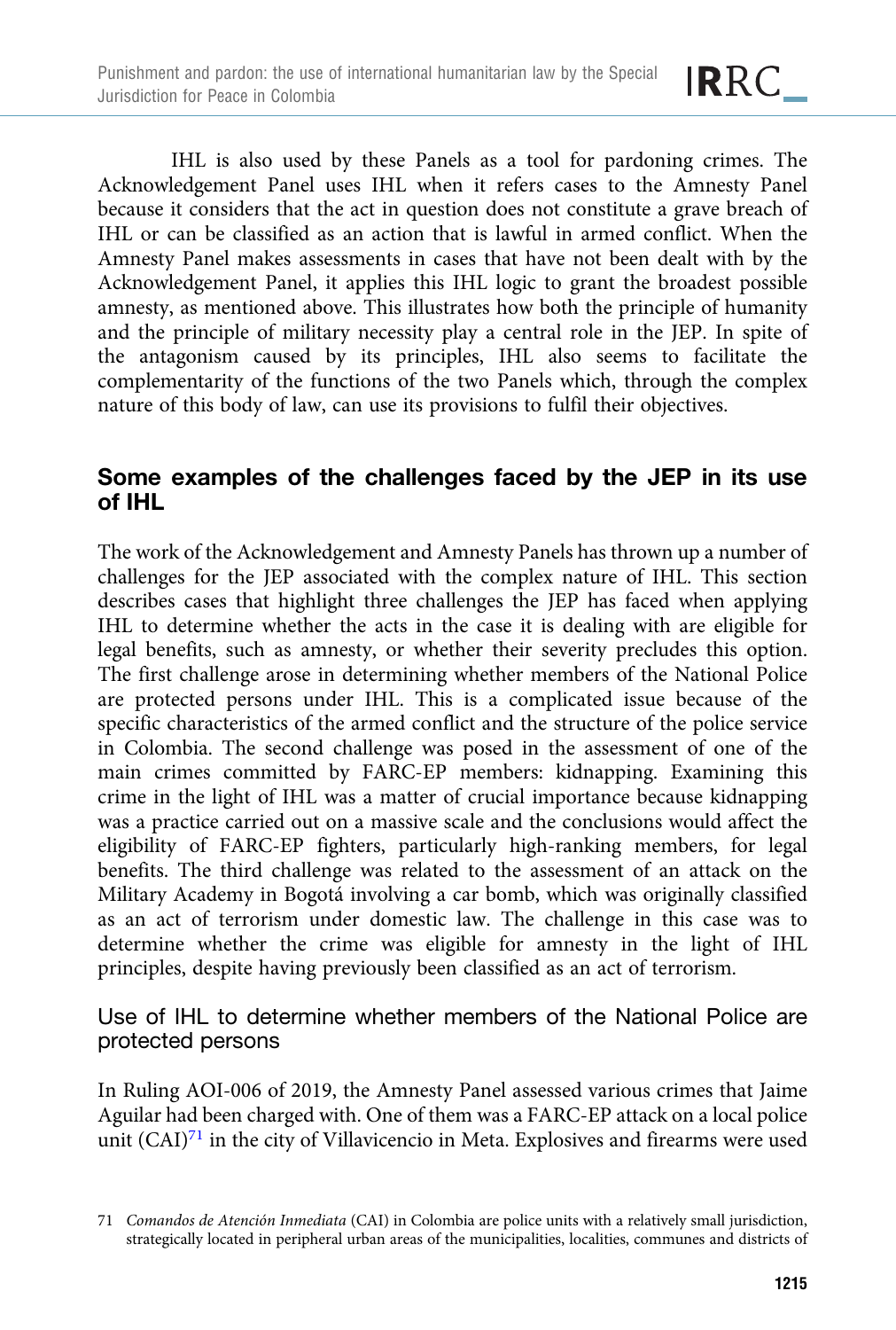in the attack, which resulted in the destruction of the CAI and the death of a police officer.72 This case is relevant because it brings to the fore the debate about whether police officers can be considered protected persons in NIACs under IHL. The answer to this question will determine whether the killing of a police officer is a breach of IHL and therefore a war crime. The Amnesty Panel recognized that, given the "complexities of Colombia's internal armed conflict, some members of the National Police could be deemed combatants or persons taking a direct part in the hostilities".<sup>73</sup> On the same matter, the Appeals Chamber also mentioned the complexity of IHL, pointing out that there is no consensus on the question of the status of police officers even though, in principle, they are entitled to the same protection as civilians because they are not considered to be persons participating in the hostilities. However, in Colombia, they can lose this status if they: (I) belong to units assigned to carry out military operations or work alongside military forces; or (II) individually take a direct part in the hostilities.<sup>74</sup>

To assess this question, the Amnesty Panel had to analyse whether either of the conditions that would lead to police officers losing their status as protected persons was met in the attack on the CAI. The Panel found that the attack did not comply with the principles of distinction, proportionality or precaution because the police officers stationed at the CAI were not directly participating in the hostilities and CAIs were not assigned to carry out military operations.75 The Panel therefore held that the attack constituted a grave breach of IHL, which meant that it was a war crime under Article  $8.2(c)(i)$  of the Rome Statute.<sup>76</sup> As the act was classified as a war crime, the Panel ruled that amnesty could not be granted. In this case, a restrictive interpretation was therefore made of the rules of IHL, with the Panel giving precedence to the principle of humanity and rejecting the argument that the attack was lawful because it was a military action.

This debate is important because some police officers could have performed duties or carried out activities during the armed conflict in Colombia that would result in them being considered to have participated in the hostilities. CAIs operate under the authority of the Ministry of National Defence,<sup>77</sup> and it was not unusual, in some parts of the country, for them to accompany or assist in

- 73 JEP, Panel for Amnesty and Pardon, Ruling AOI-006 of 2019.
- 74 JEP, Appeals Chamber, Judgment TP-SA-AM-168, 18 June 2020, Case of Luis Alberto Guzmán Díaz.
- 75 JEP, Panel for Amnesty and Pardon, Ruling AOI-006 of 2019.

77 Decree 1814 of 1953.

the main cities with these administrative divisions. The purpose of the CAIs is to orient and strengthen the police presence and protect citizens' rights and freedoms in their local area. By working closely with the community and local authorities, they enhance the decentralization of the services provided by police stations for more community-based policing. Their main function is to remain in "constant contact with the community to prevent crime and wrongdoing and ensure public safety, security and peaceful coexistence in communities, with the efficient and timely use of available resources and technological tools". See Policía Nacional, Manual para el Comando de Atención Inmediata, Bogotá, July 2009, available at: [https://www.camara.gov.co/sites/default/files/2020-09/RTA.ANEXO\\_.MINDEFENSA.](https://www.camara.gov.co/sites/default/files/2020-09/RTA.ANEXO_.MINDEFENSA.MANUAL.ESTATUTO%20DE%20OPOSICI%C3%93N.pdf) [MANUAL.ESTATUTO%20DE%20OPOSICI%C3%93N.pdf](https://www.camara.gov.co/sites/default/files/2020-09/RTA.ANEXO_.MINDEFENSA.MANUAL.ESTATUTO%20DE%20OPOSICI%C3%93N.pdf).

<sup>72</sup> Although in this case the Amnesty Panel also assessed blasts at a dock and a hotel and the destruction of a bridge, for the purposes of this article, only the CAI attack will be discussed.

<sup>76</sup> Ibid.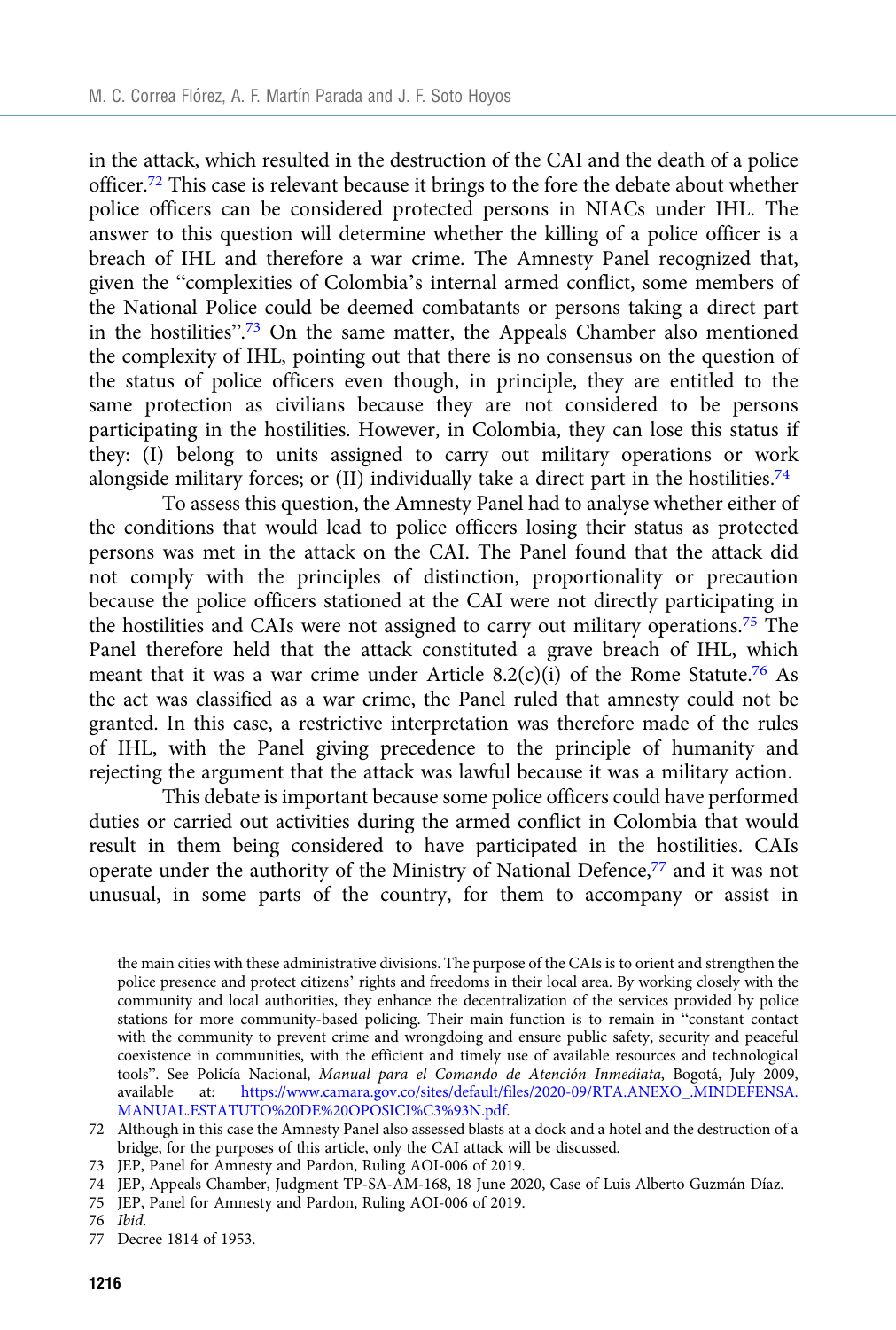military operations. Some of them were assigned to participate in activities related to the conflict on a continuous basis. This makes it difficult to determine whether an attack on the police complied with the principle of distinction because establishing which members of the police were assigned to perform military functions on a continuous basis and which were not is not easy. This debate has also played out in other contexts, for example, in the case involving the Revolutionary United Front brought before the Special Court for Sierra Leone, in which the Trial Chamber ruled that, on occasions, weapon bearers (such as the police in the case of Colombia) that are not a legitimate military target can become one if they participate in the hostilities.78

#### Use of IHL to pardon sentences imposed under domestic law

On 19 October 2006, a bomb exploded outside the Military Academy in Bogotá,<sup>79</sup> causing material damage and injuring thirty-three people at the academy and in the vicinity of the nearby Military University. It was an attack carried out by the FARC-EP involving the detonation of an explosive device placed inside a car. The investigation into the blast established that Ms Marilú Ramírez had participated in the attack, and she was convicted by an ordinary criminal court of the crimes of terrorism, attempted murder and grievous bodily harm.80 In Ruling SAI-AOI-D-003-2020, the Amnesty Panel found that the attack complied with the principles of distinction, precaution and proportionality and did not therefore constitute a breach of IHL. It also found that the attack did not constitute a war crime because, in addition to complying with the above-mentioned principles, it was not indiscriminate and, in this particular case, the car bomb was not a prohibited means of warfare under IHL $^{81}$  It therefore decided to grant amnesty to Ms Ramírez on the grounds that the act was considered to be related to a political crime because it was part of a lawful military operation carried out by the FARC-EP guerrilla group against the armed forces.<sup>82</sup>

The Panel reached this conclusion on the basis of its determination that the Military Academy was a legitimate military target in accordance with Rule 8 of customary IHL. According to this rule, for an object to be considered a military objective: (I) it must be an object that makes an effective contribution to military action; and (II) its destruction must offer, in the circumstances prevailing at the time, a definite military advantage. In the opinion of the Amnesty Panel, "the military purpose and nature of the Military Academy made it a military objective

<sup>78</sup> Special Court for Sierra Leone, Prosecutor v. Issa Hassan Sesay, Morris Kallon and Augustine Gbao, Case No. SCSL-04-15-T, Judgment, 2 March 2009.

<sup>79</sup> According to its website [\(https://esdegue.edu.co/](https://esdegue.edu.co/)), the Military Academy (Escuela Superior de Guerra) "is a higher military educational institution that trains officers of the armed forces, the future generals and admirals of the Colombian Army, Navy and Air Force and senior figures in Colombian society in national security and defence, with a view to strengthening channels of communication and integration".

<sup>80</sup> JEP, Panel for Amnesty and Pardon, Ruling SAI-AOI-D-003-2020, 12 February 2020, Case of Marilú Ramírez Baquero.

<sup>81</sup> Ibid.

<sup>82</sup> Ibid.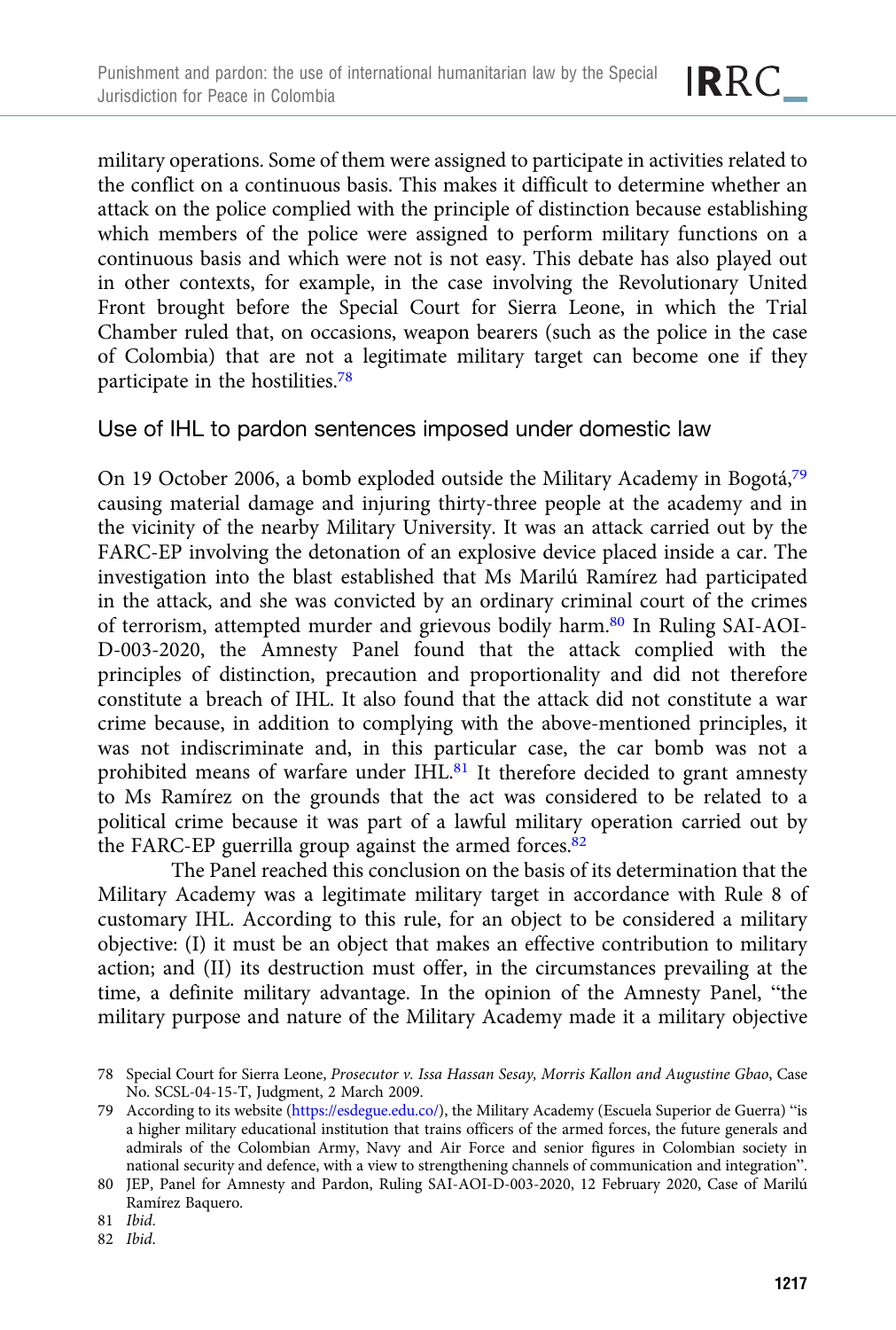at the time of the incident and, based on an assessment of the action in the prevailing circumstances, it offered a definitive military advantage".<sup>83</sup>

The Panel also found that "although a car bomb that explodes at the site of a military target located within an urban area can potentially have indiscriminate effects on civilians and civilian property, based on the information available, in this case no such effects were observed".<sup>84</sup> In the same vein, it established that, in light of Article 3(7) of the Protocol on Prohibitions or Restrictions on the Use of Mines, Booby-Traps and Other Devices (Protocol II to the Convention Prohibiting Certain Conventional Weapons), the car bomb used was not a prohibited weapon because the attack was directed against a military target and not civilians or civilian objects.85

The conclusion reached by the Panel was at odds with the assessment made by Colombia's ordinary courts, which convicted Ms Ramírez of terrorism, among other crimes. According to domestic criminal law, terrorism is any act that seeks to instil or spread "fear and terror among the population or part of it by carrying out actions that endanger people's lives, safety or freedom or threaten buildings, means of communication, transport, or water and power facilities, using means capable of causing havoc".<sup>86</sup> In the Colombian context, acts carried out by the FARC-EP similar to those reassessed in this case have been classified as terrorism, which would seem to suggest that the political motivation of these acts, and therefore the existence of a NIAC, were ignored. Moreover, the level of severity of terrorist acts was high in both material and symbolic terms. In this case, the JEP granted amnesty for this crime, based on IHL and its principles, evidencing the permissive manifestation of this body of law and its use for pardoning crimes.<sup>87</sup>

#### Use of IHL to assess unlawful practices committed on a massive scale in the armed conflict

In Ruling 019 of 2021 (findings of fact and conclusions of law), the Acknowledgement Panel indicted a number of former FARC-EP Secretariat members for the war crime of hostage-taking.<sup>88</sup> The ruling established that

- 83 Ibid., p. 55.
- 84 Ibid., p. 43.
- 85 Ibid., p. 48.
- 86 Article 343 of the Colombian Penal Code.
- 87 It is important to note that IHL clearly prohibits acts of terrorism targeting civilians and people not taking part in the hostilities. It could therefore be argued that an attack on a military target would not constitute an act of terrorism. See Geneva Convention (IV) relative to the Protection of Civilian Persons in Time of War of 12 August 1949, 75 UNTS 287 (entered into force 21 October 1950), Article 33; Additional Protocol I, Article 51(2); and Additional Protocol II, Articles 4 and 13.

88 They were also charged with other acts of severe deprivation of liberty as a crime against humanity. The individuals indicted for war crimes and crimes against humanity were Rodrigo Londoño Echeverry, Jaime Alberto Parra, Miltón de Jesús Toncel, Juan Hermillo Cabrera, Pablo Catatumbo, Pastor Lisandro Alape, Julián Gallo Cubillos and Rodrigo Granda Escobar in Case 001 concerning hostage-taking and other severe deprivation of liberty by the FARC-EP.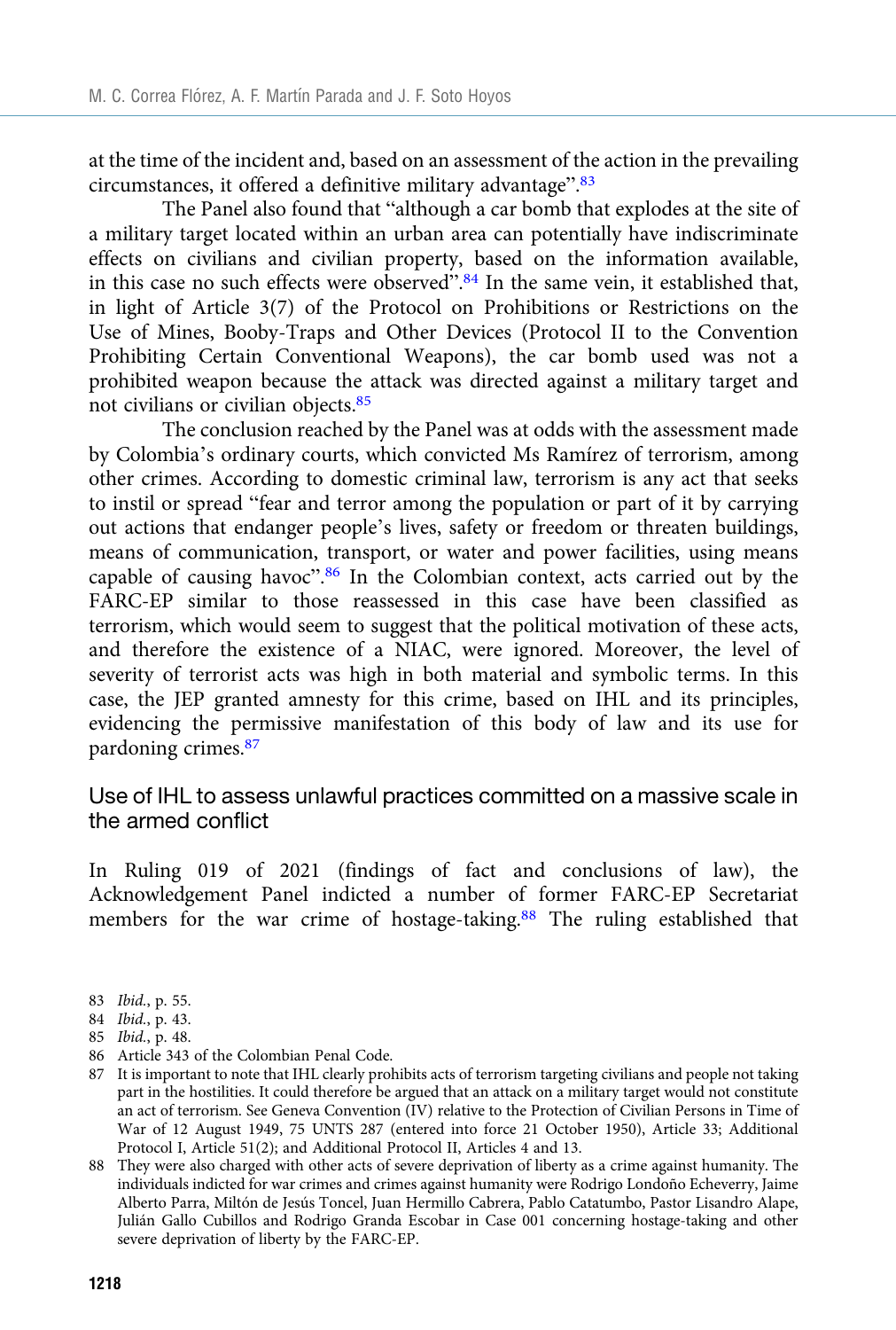IRRC\_

kidnapping, as it is called in domestic criminal law, was a systematic policy pursued by the FARC-EP in the period from 1993 to 2012 in Colombia:

the policy consisted of indiscriminate acts of deprivation of liberty, as a means of securing funds to finance the armed organization, under the threat of disappearance or murder if the ransom was not paid. This de facto policy resulted in a pattern of conduct, particularly with regard to the modus operandi (discriminate and indiscriminate deprivation of liberty) and the characteristics of victims (age and financial status).<sup>89</sup>

The Panel was of the opinion that, under Article  $8(2)(c)(iii)$  of the Rome Statute, these acts of deprivation of liberty constituted the war crime of hostage-taking, considered one of "the most serious violations of IHL because it seeks to compel someone to act or refrain from acting as a condition for the release, life or safety of the person held captive".<sup>90</sup> It concluded that the level of severity of this crime was high because:

(I) the victims of the war crime of hostage-taking are individuals who are taking no part in the conflict or are hors de combat, including soldiers and police officers; (II) in the case of combatants hors de combat being deprived of their liberty, it could be argued that there was no intention, at the time of their capture, to make their release conditional on the release of guerrilla prisoners [and] that they were deprived of their liberty for reasons of military necessity [but] from the moment the release of guerrilla prisoners is made a condition for their release, this deprivation of liberty becomes the war crime of hostagetaking; and (III) it is not necessary for there to be an intention to demand something in exchange for the release or life of the hostage at the time of the deprivation of liberty. This intention can arise subsequently during the time the person is deprived of their liberty. [Therefore] the act is considered to constitute hostage-taking even when the initial detention was lawful or not prohibited because it is not the manner in which the hostage falls into the hands of the perpetrator that defines the crime but the intention to impose conditions for their release.<sup>91</sup>

This ruling is important for the application of IHL because, in addition to directly applying IHL to acts already determined to be kidnappings by an ordinary criminal court, it changes the name of the case "for technical reasons relating to the legal

<sup>89</sup> JEP, Acknowledgement Panel, Ruling 019 of 2021, 26 January 2021, p. 90.

<sup>90</sup> The Panel recalled that the elements of this crime are those established in Article 8(2)(c)(iii) of the Rome Statute: "1. The perpetrator seized, detained or otherwise held hostage one or more persons. 2. The perpetrator threatened to kill, injure or continue to detain such person or persons. 3. The perpetrator intended to compel a State, an international organization, a natural or legal person or a group of persons to act or refrain from acting as an explicit or implicit condition for the safety or the release of such person or persons. 4. Such person or persons were either *hors de combat*, or were civilians, medical personnel or religious personnel taking no active part in the hostilities. 5. The perpetrator was aware of the factual circumstances that established this status." UN General Assembly, Rome Statute of the International Criminal Court, UN Doc. A/CONF.183/9, 17 July 1998 (entered into force 1 July 2002).

<sup>91</sup> JEP, Acknowledgement Panel, Ruling 019 of 2021, 26 January 2021, para. 719.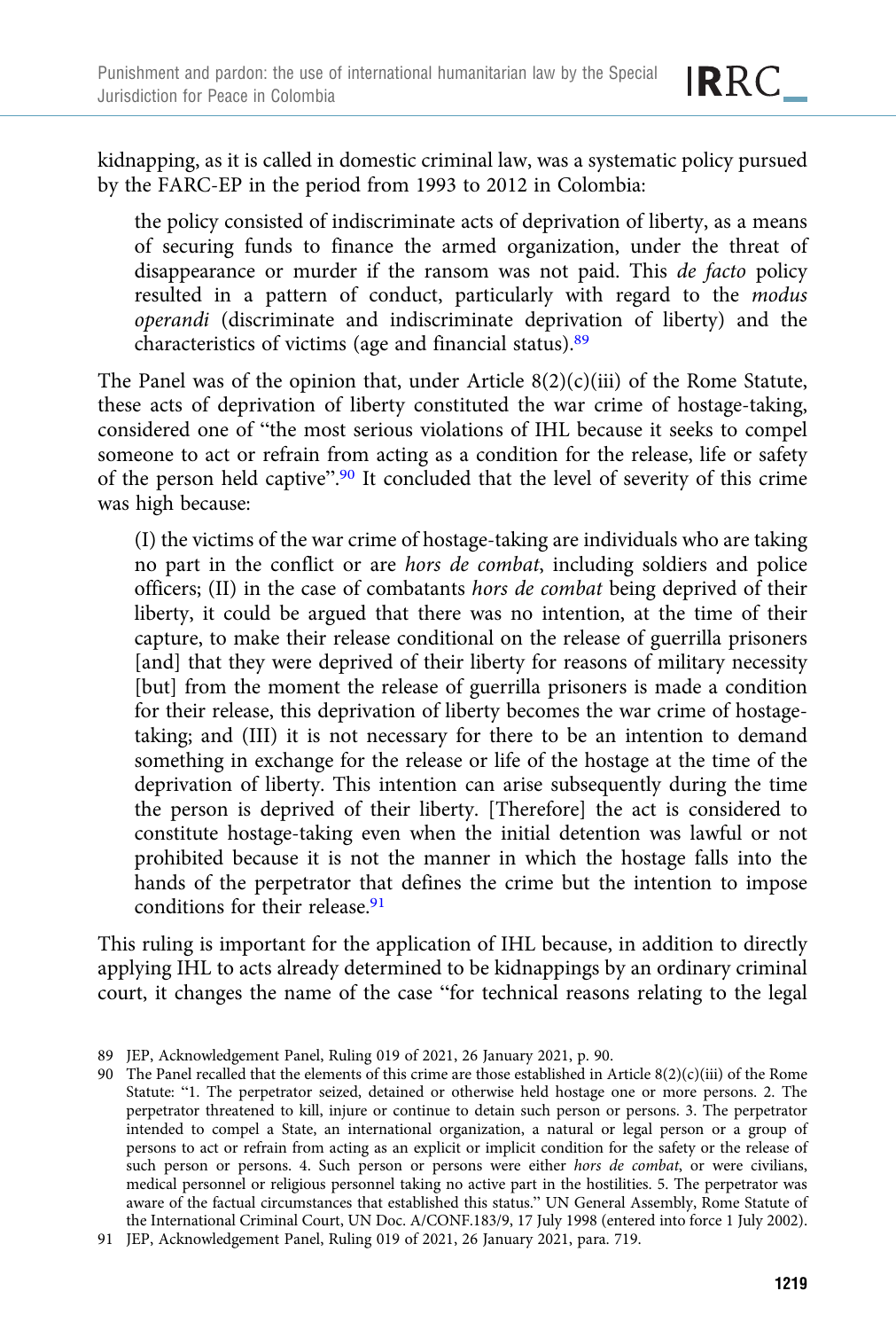characterization of the facts"<sup>92</sup> because, according to the Acknowledgement Panel, the correct term is "hostage-taking" not "kidnapping". This determination by the Acknowledgement Panel means that amnesty cannot be granted for such acts and recognizes the "international relevance of these [acts] insofar as they could be tried by the International Criminal Court".<sup>93</sup> It is also a recognition that the acts "are more serious than domestic crimes"<sup>94</sup> given that they not only seriously affected the victims, but also "(I) affected humanity as a whole; (II) were not isolated events, but part of a policy; and (III) violated the rules of international law".<sup>95</sup> Although this conclusion leaves open the question of what would happen with reciprocal exchanges of people deprived of their liberty in a NIAC – an issue beyond the scope of this article – in this case, it is clear that the Acknowledgement Panel is applying IHL with a restrictive use of its rules which elevates these kidnappings to the category of international crimes, recognizing their seriousness, and provides the legal basis for punishing them.

A comparison of this case and the Military Academy case highlights the dual use of IHL by the JEP. On the one hand, in the Military Academy case, IHL enabled the Amnesty Panel to pardon an act deemed a serious crime under domestic law. On the other, in the hostage-taking case, IHL enabled the Acknowledgement Panel to elevate a different act, also considered a serious crime under domestic law, to the category of war crime. This dual use of IHL not only has implications for those appearing before the JEP, but also for victims and the recognition of their rights. This is because when it is established that a given act complies with IHL, the rights of the victims are not acknowledged, as in the case of the Military Academy attack. Then again, when it is determined that a given act is a war crime or crime against humanity, as in the findings of fact ruling in Case 001, questions could be raised about whether this violates the right of those appearing before the JEP not to be tried twice for the same crime.

#### **Conclusions**

The application of IHL in the transitional justice system in Colombia highlights the complex nature of this body of law, in which restrictive and permissive elements interact. The configuration and interaction of these elements is influenced by the historical development of IHL and the two cardinal principles underlying this entire body of law: the principle of military necessity and the principle of humanity. This characteristic of IHL plays into the twin goals of transitional justice, which are to serve justice and achieve peace. Transitional justice mechanisms such as the JEP use IHL both in their normative design and operation and in adjudicating the cases brought before them. As has been shown,

<sup>92</sup> ObservaJEP, "Informative Capsule: Judgment on Case 001", 9 February 2021, p. 1, available at: [http://](http://observajep.com/images/capsulas/101562074860252052274128.91650344.pdf) [observajep.com/images/capsulas/101562074860252052274128.91650344.pdf](http://observajep.com/images/capsulas/101562074860252052274128.91650344.pdf).

<sup>93</sup> Ibid.

<sup>94</sup> Ibid.

<sup>95</sup> Ibid.